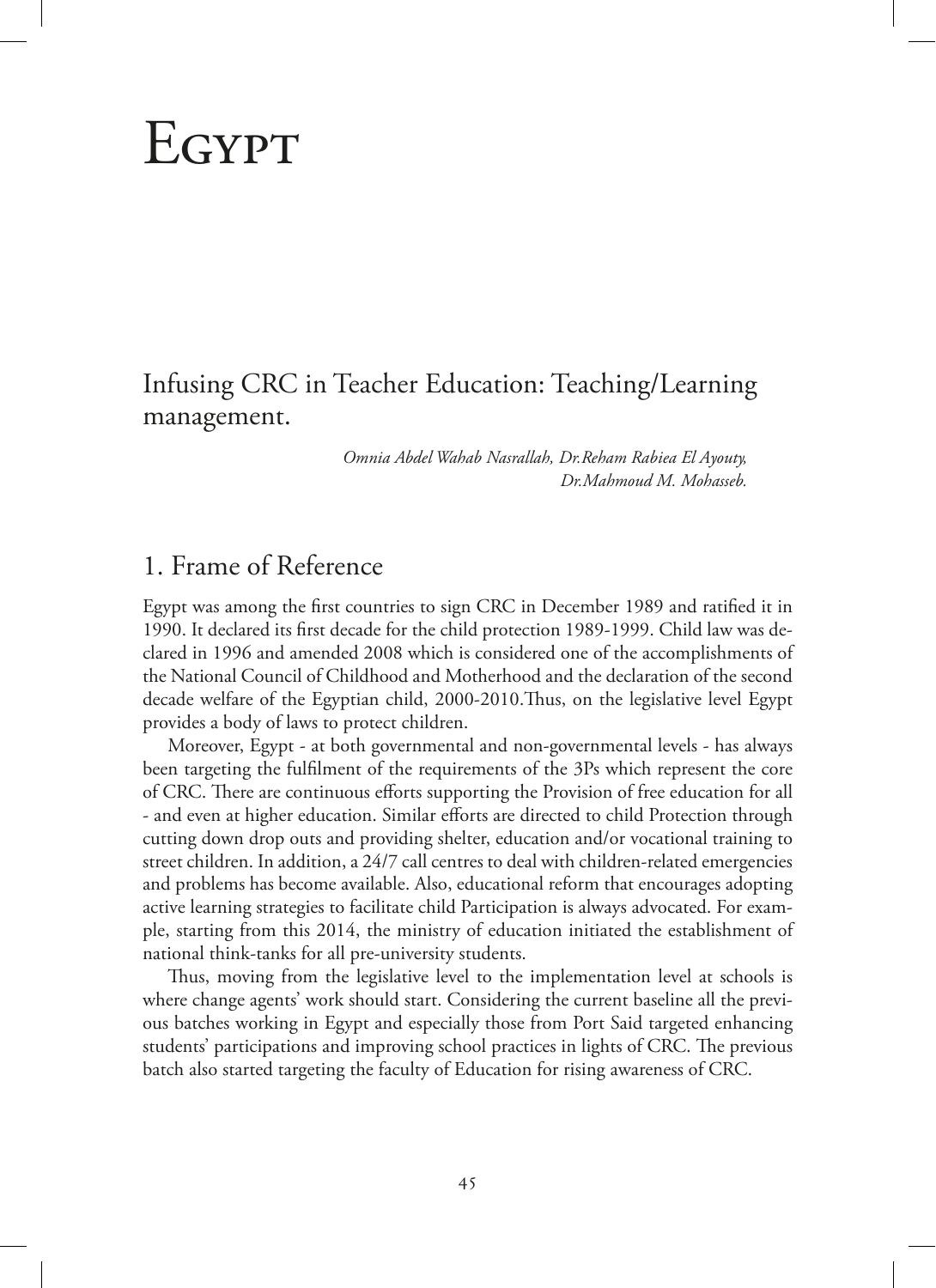Hence, this project aims at building on their success and working on their way forwards: targeting kindergartens and both the faculty of kindergarten- for the first time, and the faculty of Education that the previous batch paved the way to. This ambitious project aims to target staff members, inserviece and preservice teachers both at the faculty of Education and kindergarten aiming at infusing CRC in teacher Education (preparation and training) for ensuring the most possible level sustainability.

Since, learning/teaching (school) environment is so complicated that it might incorporate a variety of interactive elements and dimensions. CRC-wise, the present project might – therefore - touch upon more than one of articles; e.g, freedom of expression (Arts. 4 & 13;) freedom of thought (Art. 1); non-discrimination(Art. 2); the best interest of the child (Art. 3); right to life and maximum possible survival and development (Art. 6); respect for the child's views (Art. 12); access to information and role of media (Art. 17); the Right to Education (Art.28); the aim of Education (Art. 29); and; rest, leisure, play, recreation and culture (Art.31).

#### **Rationale: Planning and Leadership styles**

Starting work with such an ambitious project of a very vast scope: target groups need analysis, expected challenges, strengths and weakness as well as leadership styles to be adopted, have to be discussed very early not to lose grasp of any of the targeted groups what may crack the unity of the project.

First step was evaluating each of the target group in lights of  $\text{SWOT}^1$  model as follows: Faculties are targeted for sustainability due to their role in teachers' education (preparation and training) however, due to norms that wouldn't allow a bottom –up approach, this targeted group should be addressed through indirect activities not threatening to their competence based leadership. Yet, having two team members and a change agent from previous batch as colleagues to the target group, made social and personal leadership approach the most practical ones.

As for pre-service group, they are directly addressed in competence based style .Yet, in spite of being the most feasible group, they are test-oriented and teacher-centered who need awareness of CRC through direct infusion into their curricula and motivation via some extracurricular activities for improving their implementation skills to be integrated into their practical education at schools.

 In-service group training is targeted because that would have an instant effect on the implementation of CRC at school level. The major problem with this group is the lack of awareness of CRC educational applications to implement in their classrooms and the shortages in resources needed for training that should be provided voluntarily by our team of change agents to motivate them.

<sup>1</sup> A SWOT analysis is a structured planning method used to evaluate the strength, weaknesses, opportunities and threats involved in a project or in a business venture.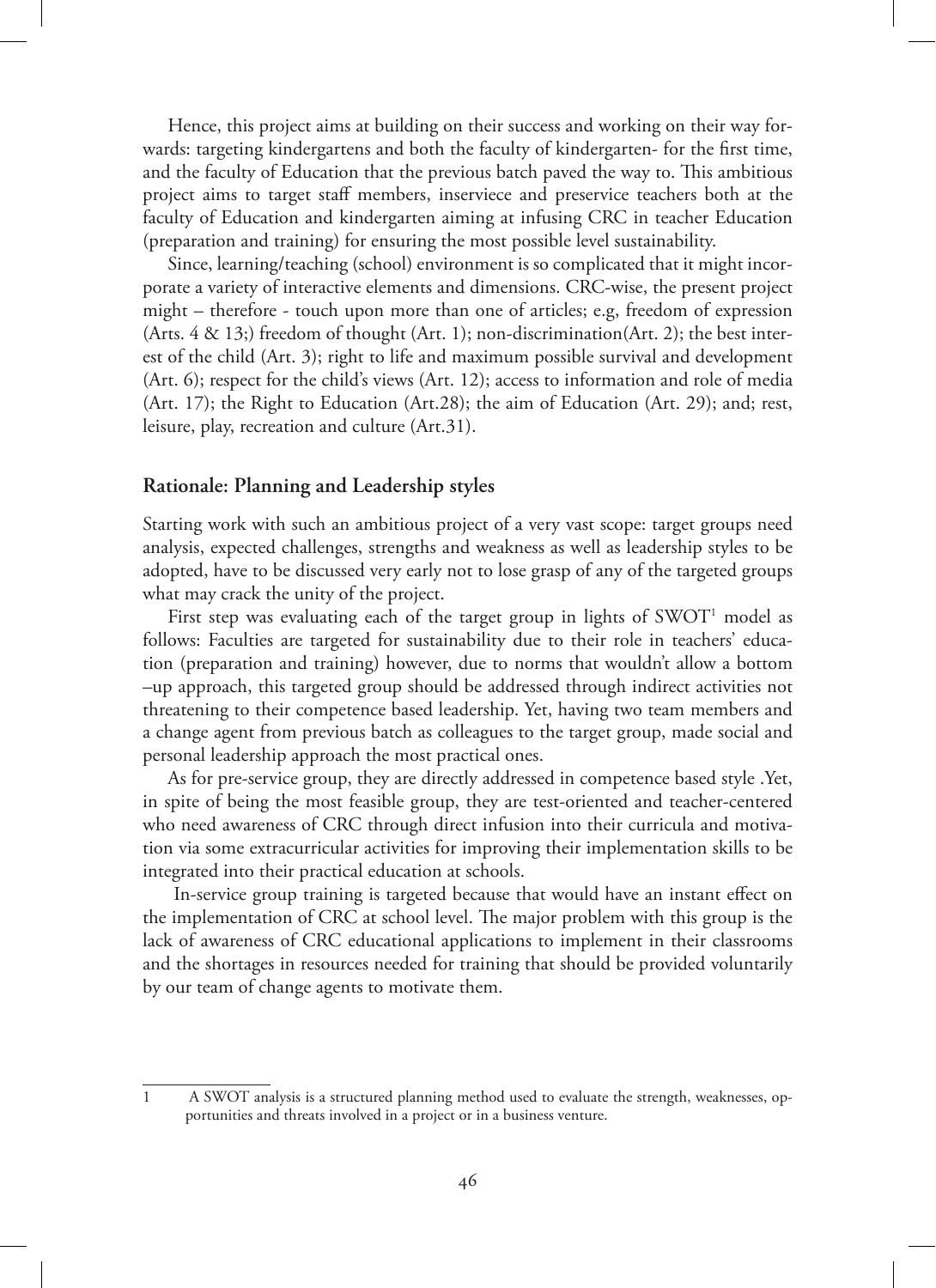| Target groups           | <b>Internal Factors</b>                                            |                                       | <b>External Factors</b> |                                                     |  |  |
|-------------------------|--------------------------------------------------------------------|---------------------------------------|-------------------------|-----------------------------------------------------|--|--|
|                         | <b>Strengths</b>                                                   | weaknesses                            | Opportunities           | <b>Threats</b>                                      |  |  |
| <b>Faculties</b>        | Two members<br>working at the<br>faculty                           | Top- down<br>irreversible<br>approach | sustainability          | Norms<br>Motivation                                 |  |  |
| In-service<br>teacher   | One of the team<br>is working at a<br>target school                | Resources for<br>training             | practicability          | Lack of awareness<br>lack implementation<br>model   |  |  |
| Pre-service<br>teachers | Easily to<br>target both on<br>theoretical and<br>practical levels | Time<br>limitations                   | feasibility             | Test oriented students<br>Teacher centered students |  |  |

Table (1) SWOT analysis for the project

Secondly, since the core of this project is to encourage the implementation of CRC in teachers' education for which the major problem is that CRC is seen as merely a legislative package of laws, a starting point was to adopt an implementation model that introduces CRC in applicable form. "Child Friendly Schools" (CFS hence fore) model was suitable to our purpose. According to the UNICEF definition CFS, "means of transporting the concept of Child Rights into classroom practice and school management:(a) participation of all children. (b) relevant education to children needs for livelihood knowledge. (c) healthy and safe for children emotional well-being (d) gender-responsive, fostering gender equality ,and (e)actively engaged with students, family and community. Thus, CFS model was adopted to be a framework for infusing CRC into teacher education: teachers' preparation and training.

Since the first step for infusing CRC in teacher education is to raise the awareness of its educational implementation targeting faculties, in-service and pre-service teachers. The challenge at that point was to find a structure for the program to arrange its activities aiming to raise awareness of CRC in education in order to scaffold infusing into teachers' education both directly and indirectly without losing the project unity in working on each group; a structure that would grantee flexibility, unity and harmony and would allow target groups to work together in some activities and separately on others: holding an international conference was a very ambitious starting point.

A conference provides a central activity that is preceded and followed by other related activities that grantee the unity of the project and creates a suitable environment for working with: (a) Faculties as a conference discussing a model for the educational implementations of CRC when adopted first and foremost will create ownership which is a core for sustainability, involvement in preparing, evaluating and editing papers for the conference bulletin would increase the targeted group awareness, motivate them to produce more literature in this field , and would lead to infusion of CRC in teachers' education without breaking norms that wouldn't allow a bottom up approach challenging the competency leadership style of the university based on academic proficiency,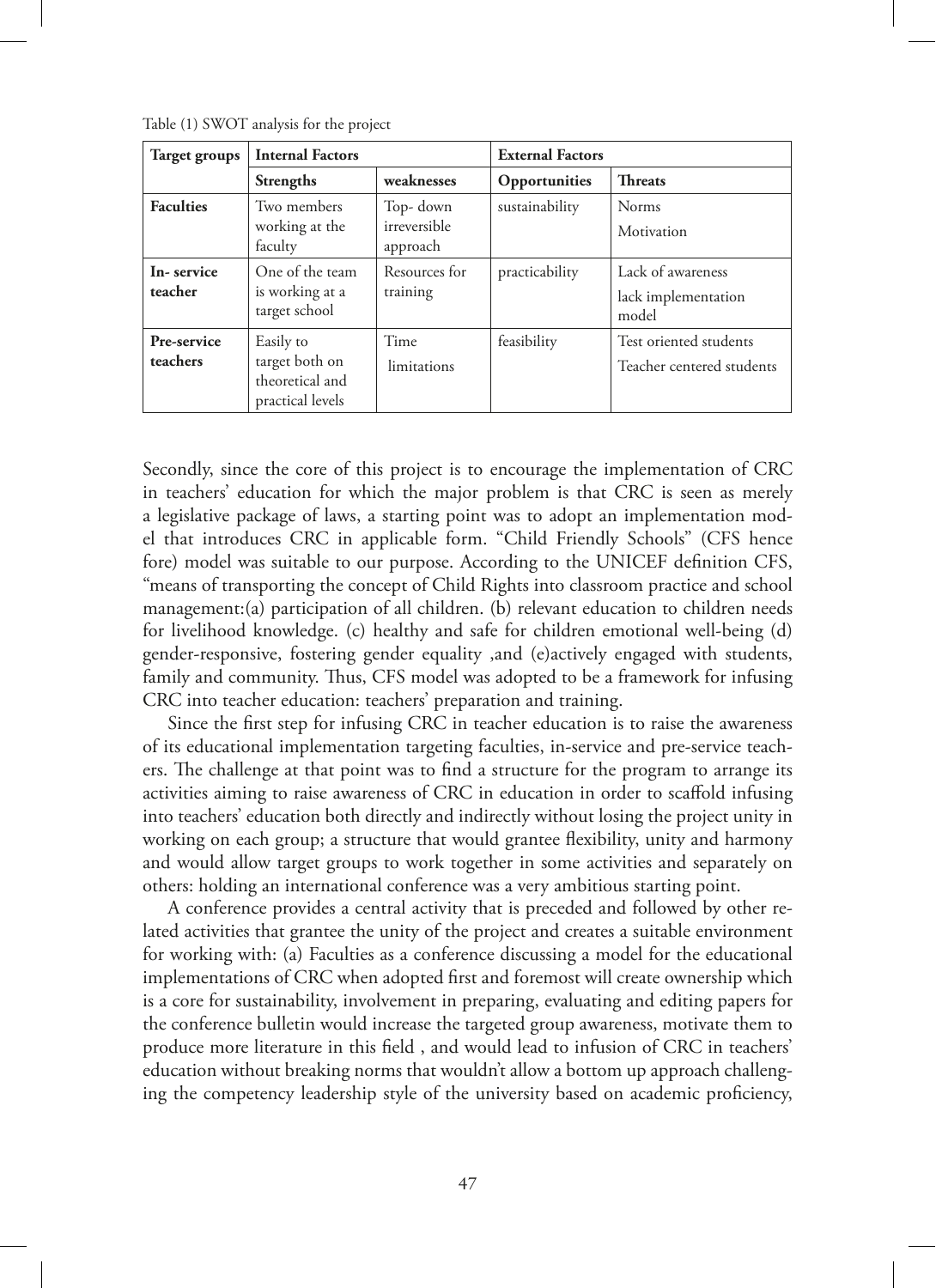(b) In-service teachers are invited to present workshops , to submit research papers or to attend for free, they are targeted by a promotional workshop on CFS model giving them the opportunity to reflect on and evaluate their school and their practices against a criteria, and a targeted school was chosen to be developed as a child friendly school. (c) Pre-service teachers were also targeted by a promotional workshop on child friendly school as the topic of the coming conference held by the faculty, invited to voluntarily participate and to attend for free. As the conference provided an opportunity to work with all the targeted groups, it was also a great opportunity for working together as a network of change agents and not as a separated team of three increasing our space of action, and catalyzing a change environment creating awareness of CRC and its educational implementation even to the local community through media coverage pre, during and post the conference.

# 2. Purpose

The present project aims at moving from teacher-centred towards learner-centred Instruction (reflecting CRC spirit).

# **Main Activities**

The main activities of this project according to their target can be divided into:

- a. Indirect infusion of CRC in teachers' education activities
- b. Direct infusion of CRC in teachers' education activities

### *(a) Indirect infusion of CRC in teachers' education:*

These activities are arranged around a central activity which is holding a conference so it can be sub-divided into pre-conference promotional workshop, conference and post conference activities.

### (i) Pre-conference promotional workshops

Preceding the conference a series of promotional workshops were held at ten schools targeting school in-service teachers and principals, and at the faculty of education targeting pre-service teachers. The workshop presents the concept of child friendly schools and its main characteristics and indicators. The presentation ends with a reflection upon target group school in lights of child friendly school model to create ownership and motivation. The reflection questions where:

- What qualifies your school to be one?
- What are your suggestions to fulfill the missing requirement?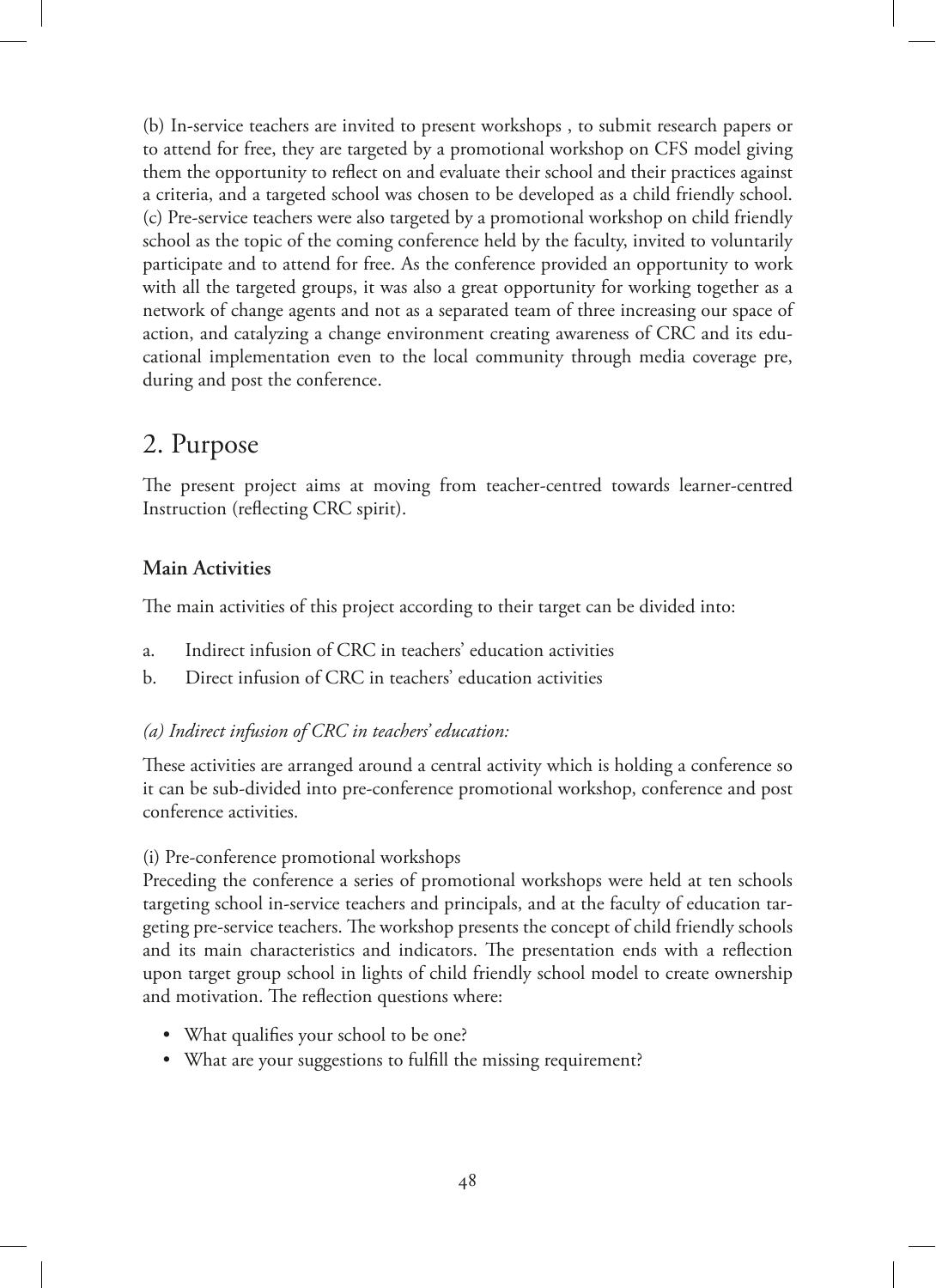The same workshop was thus introduced for two of the targeted groups: pre service and in service groups. The procedures and results for each group was as follows:

#### *(a) Pre service targeted group*

The workshop was a starting point to all the activities with the targeted pre-service teachers at the faculty of education. Six groups of prospective teachers, (54 studentteachers at third and fourth year) supervised by change agents on their practice training, were a signed upon the results of this reflection done in groups at the end of the promotional workshop to work to develop their practice at their training schools to work to develop them as a child friendly school and to prepare a presentation to introduce their goals and achievements some of these presentations were presented at the mentor's visit.

This activity is still ongoing and adopting a right based approach is encouraged .A Facebook page entitled practicum is developed for publishing the students' achievements especially in avoiding corporal punishment using positive reinforcements, encouraging participation and providing a child friendly classroom to share and gain experiences between the prospective teachers and to keep connections with them after graduation and with the future pre service teachers creating a CRC community based on sharing and gaining experiences as well as developing their observation sheet for peer-assessment to include indicators for CRC implementation adding three more criteria : encouraging participation, adopting a right based approach and implementing positive discipline strategies.

#### *(b) In service targeted group*

The workshop was presented at ten schools encouraging in service teachers to reflect upon their practices and the school principals to evaluate their school in lights of child friendly school model and also to motivate them to participate and attend the coming conference.

At the targeted school, Ibrahim El Refaee School, the workshop was only a baseline. At the workshop the reflections pointed out the following as being the points of strength: (a) being gender-responsive, (b)fostering equality, (c) encouraging participation, and (d) providing relevant livelihood knowledge and highlighted the following as weakness: (a) safety and protection and (b) active engagement with students, families and community.

Based on this needs analysis the in service teachers (9 kindergarten teachers, 15 primary education teachers) started to work with the help of the change agents to overcome the weaknesses taking the advantage of having one of the change agents as a head kindergarten teacher at the school to guide the change project and maintain the ownership within the school staff for motivating a sustainable change at the school.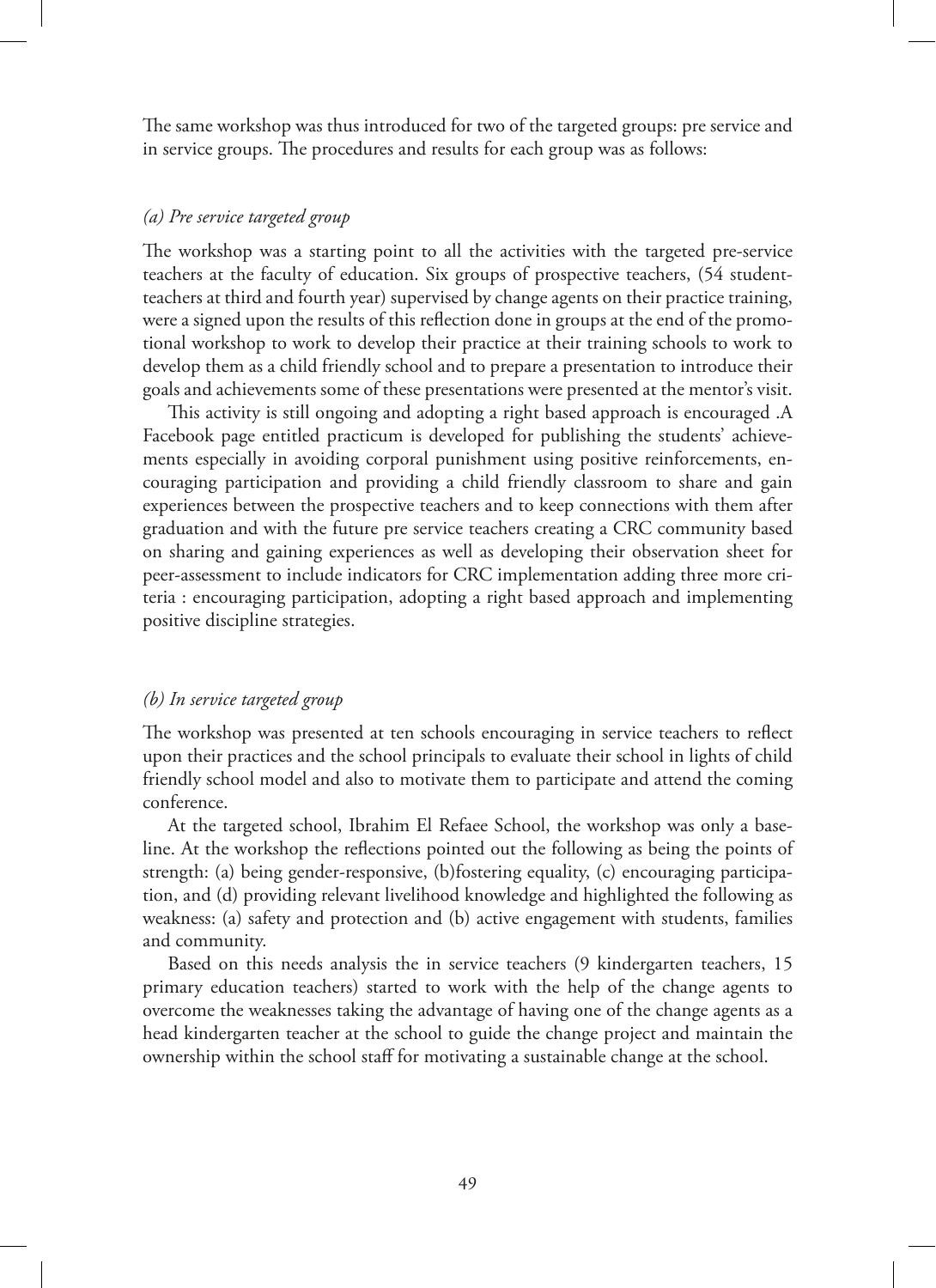To overcome the weakness the following steps were planned and conducted by the school teachers, motivated and guided by the change agent responsible for the school for being a permanent staff member there:

### *(a) Activities for enhancing safety and protection:*

- 1. Field trips to firefighters department and police office to familiarize the students with safety precautions and emergency procedures.
- 2. Simulation activities on emergency cases and first aids for teachers and students with a volunteer doctor who is a parent.
- 3. Workshops on personal safety and traffic rules conducted by a volunteer policeman.
- 4. Putting and training children on an emergency evacuating plan.

### *(b) Engaging child, parents community*

- 1. A field visit to the elder's house.
- 2. Students, parents and teachers are engaged in cleaning and decorating classes.
- 3. The school local community is of limited resources. Yet, they provided the school with used wheels for the school Environment that is used to plant and for the playground.

### (ii) A Forum on Research Planning and writing proposal skills

A forum was organized by the team inviting the postgraduate students (35 students) who are have passed the preliminary MA courses and are supposed to start working their proposals. The forum introduced research planning and writing proposal skills with illustrative examples based on CRC educational implementation ending with a suggested list of topics in that field. This was intended to encourage research in the field and to indirectly prompt these topics as research interests for the targeted faculties who would supervise these proposals and the others who have to discuss and approve these topics at the research seminar a required step for registering a proposal. Three of the attendees who wrote their proposal in a suggested topic registered their proposals so far.

### (iii) "Towards A Child Friendly School" conference

The conference was suggested by our team-, conducted in partnership between the faculty of Education ,Port Said University and Port Said International Schools (PIS) on the 18th and 19th of April 2015. The Conference organization committee included five change agents out of seven members and all the Port Said network of change agents participated in the conference different committees and two of our mentors participated in the conference supporting us offering two papers and two workshops.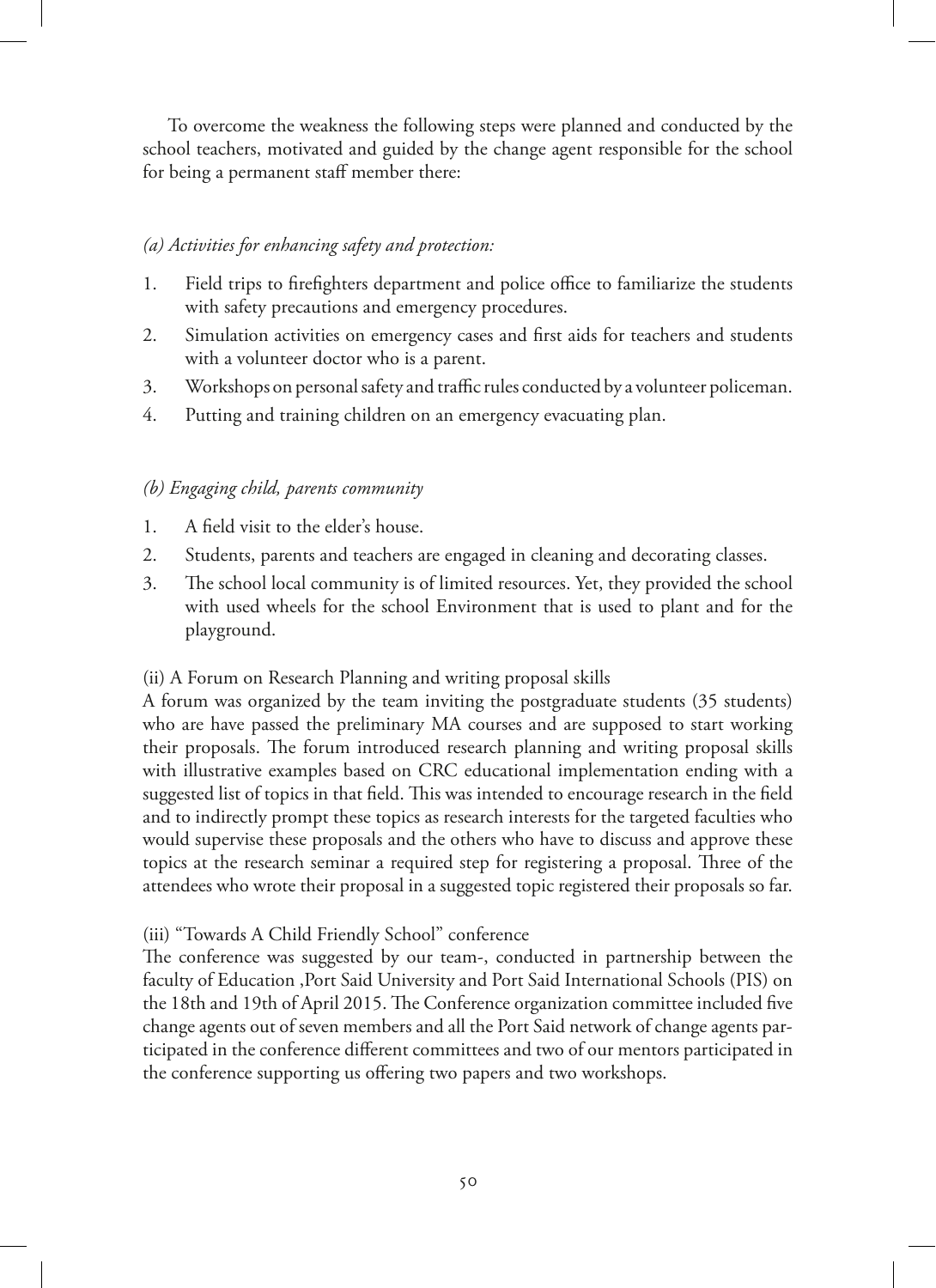The conference was attended by about seven hundred pre-service, in-service teachers, principals, postgraduate students, educators, faculties and child right advocates according to the number of attendance certificates issued.

The conference presented (30) research papers and (17) workshops. Five out of seventeen workshops were conducted by the network change agents and two was conducted by Lena Anderson one of our mentors. This gave us an opportunity consolidate our teamwork skills and provided an opportunity accumulate our efforts for change and introduce ourselves as trainers.

The conference general recommendations were as follows:

- Developing a national unit for education development in partnership between the superum council of universities and the educational directorates at all the Egyptian governerates.
- • Conducting a protocol between the faculty of Education and the Ministry of Education enable the Faculty to assess and certify schools as child friendly and to offer suitable training for those who don't meet the indicators.
- Applying programes supporting the essence of child friendly school polices to limit violence against children, providing friendly education and inclusiveness especially of disable students and developing life skills as well as improving schools facilities.
- Implementing Child Friendly School philosophy for all education levels starting with kindergarten up to high schools.
- • Working on developing capacities for child friendly schools both prospective teachers at the faculties of education and training in service teachers.
- Offering a postgraduate diploma on CRC principles and implementation.
- Prepare a procedural manual for Port Said child friendly schools.

### (V) Post Conference Activities

The team is currently engaged in papering for the following activities:

- • A new conference organization entitled "Egyptian Schools in the 21st Century in the Light of International Educational Trends" that would be held on April 16th – 17th, 2016 at Port Said International Schools in cooperation with our network and the faculty of education and Port Said International Schools.
- • Currently working with six groups of prospective teachers at their practice education at six different schools to implement CRC principles in education. All are sharing and gaining experiences together and with other fresh graduate students who were working on the same target on the previous year through practicum a Facebook page created to encourage good practices and to publish prospective teachers' achievements.
- Assessing the sustainability of the project at the target school and planning to have a meeting for discussing with the in service teachers the development of the project and to offer a workshop on positive reinforcement and class management.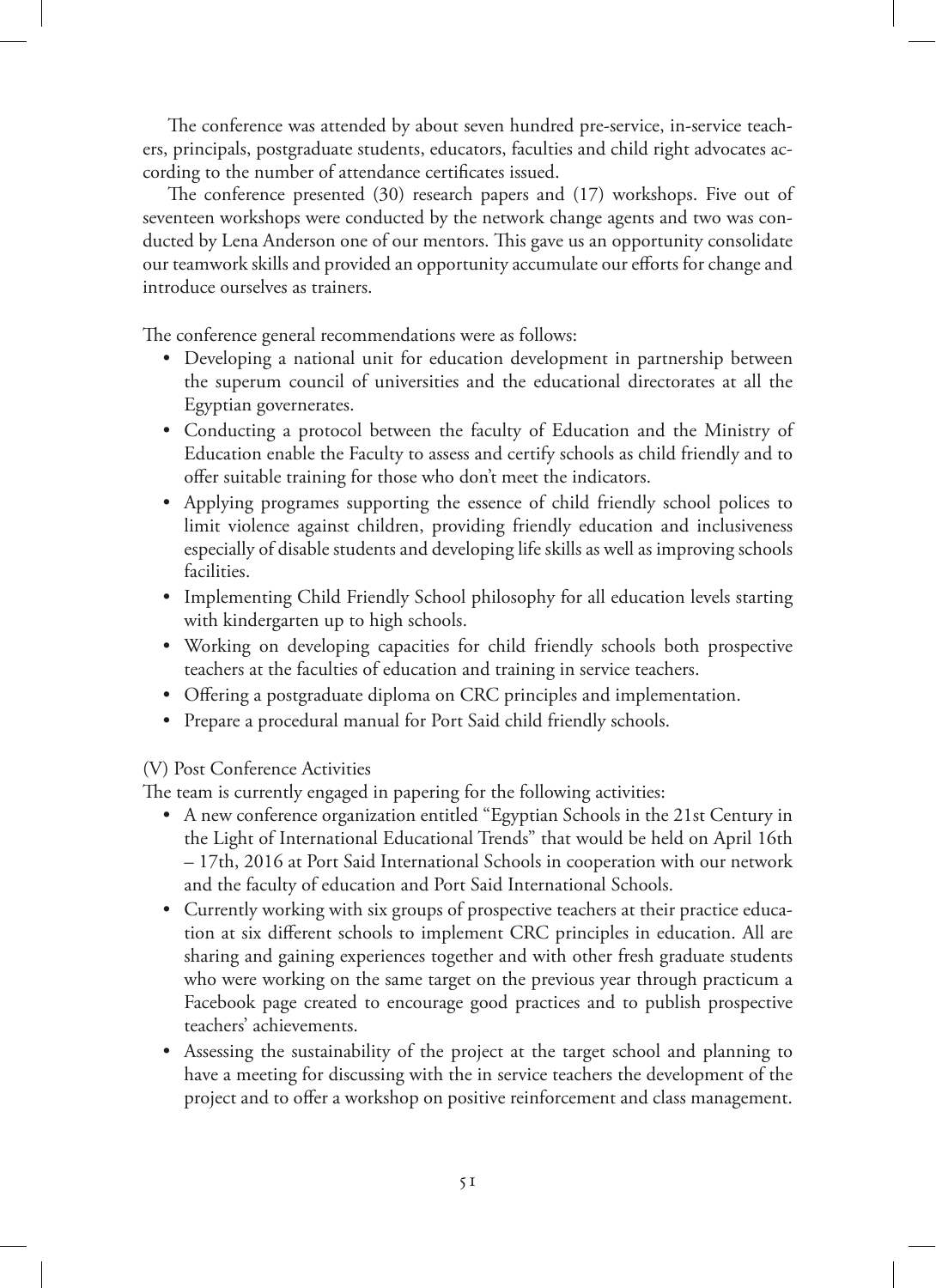• The team is invited to present a series of workshops on child friendly schools, child friendly education and class management to all kindergarten head teachers in Port Said on their in service training program at the school vacation starting on May.

#### *(b) Direct infusion of CRC in teachers' education:*

The following table shows the activities by which CRC principles were integrated into the prospective undergraduate teachers and the post graduates education directly into their curricula:

| Target                                | Carrier                           | <b>Input: Material/Topics</b>                                                                                                                                                                                                                                                                                                                                                                                                                                                                                                                                           | <b>Activity</b>                                                                      | Output                                      | <b>Remarks</b>                                                                                                                                                                                                                       |
|---------------------------------------|-----------------------------------|-------------------------------------------------------------------------------------------------------------------------------------------------------------------------------------------------------------------------------------------------------------------------------------------------------------------------------------------------------------------------------------------------------------------------------------------------------------------------------------------------------------------------------------------------------------------------|--------------------------------------------------------------------------------------|---------------------------------------------|--------------------------------------------------------------------------------------------------------------------------------------------------------------------------------------------------------------------------------------|
| group                                 | Course/event                      |                                                                                                                                                                                                                                                                                                                                                                                                                                                                                                                                                                         |                                                                                      |                                             |                                                                                                                                                                                                                                      |
| Pre-service English language teachers | Methods of<br>Teaching<br>English | -Definition of (Learner)<br>Student-Centered<br>-Definition of Learner<br>Student-Centered<br>Education<br>Learner-Centered<br>Teaching:<br>-Interpersonal<br>Considerations<br>-Motivating Students:<br>-Getting and<br>Maintaining Students<br>Interest in Learning<br>-Catering for Students'<br>Various Learning Styles:<br>Learners may be<br>inductive and deductive:<br>Learners may also be<br>global and sequential:<br>Teach students how to<br>process assignments for<br>class.<br>Help students form study<br>groups<br>Management of Troubled<br>Students | Lecturing<br>Group<br>discussion<br>Reflection<br>Modeling<br>Field -<br>observation | Candidates field<br>follow up in<br>process | Candidates<br>were trained on<br>lhow to<br>Classroom<br>observation<br>Check list<br>Appendix<br>$(b)$ : During<br>their teaching<br>practice for:<br>observing in<br>service teachers<br>as well as<br>self and peer<br>evaluation |

Table(2) Direct infusion of CRC in teachers' education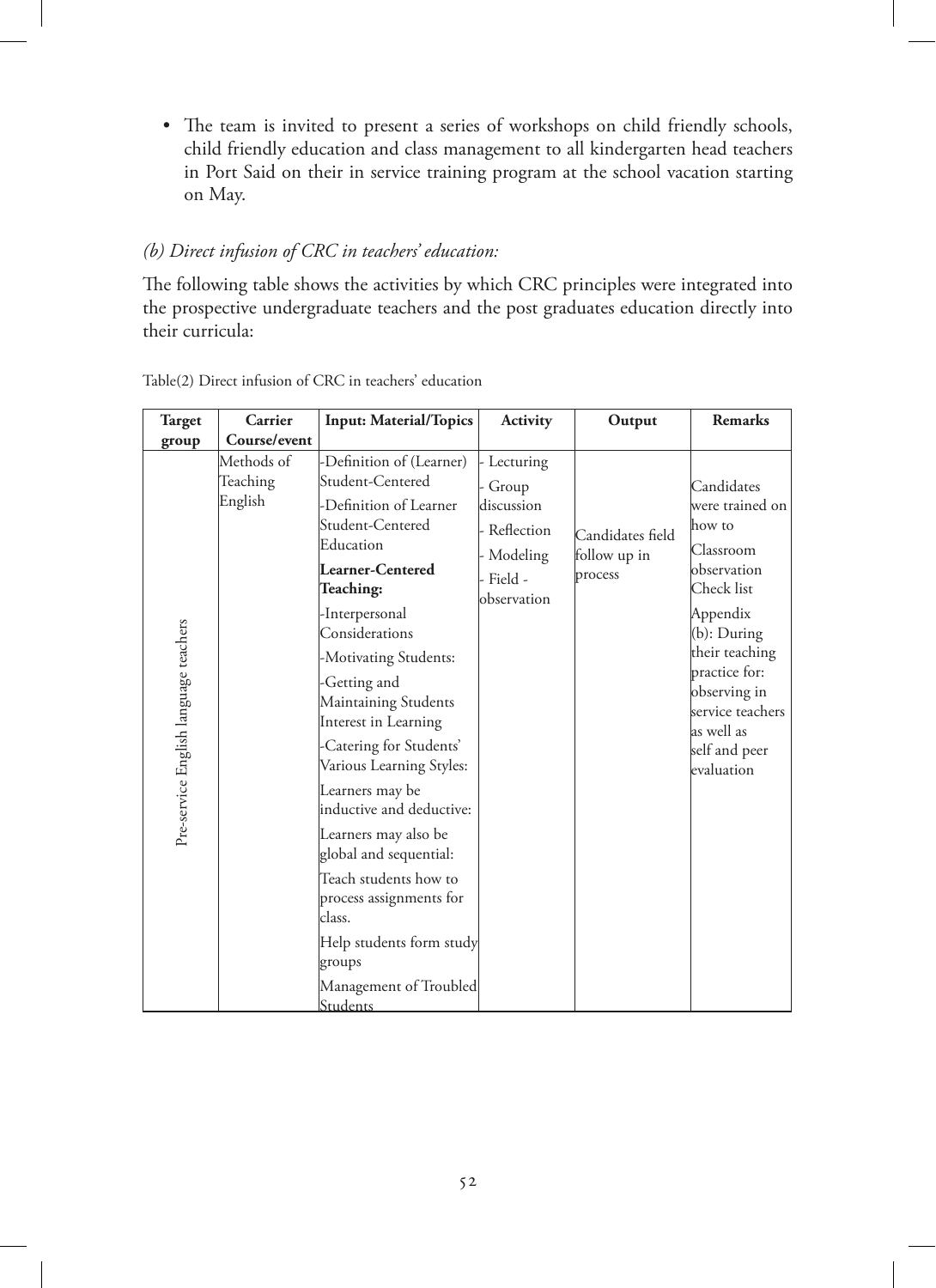| $(41)$ mutiple<br>Graduate<br>Teachers                      | Advanced<br>and<br>interface<br>interface<br>Curricula<br>digital<br>digital<br>digital<br>$\frac{1}{2}$ | Arabic version of<br><b>APPENDIX</b> (a)         | - Lecturing<br>Group<br>discussion<br>- Reflection                               | Awareness raising                                                                                   |                                                              |
|-------------------------------------------------------------|----------------------------------------------------------------------------------------------------------|--------------------------------------------------|----------------------------------------------------------------------------------|-----------------------------------------------------------------------------------------------------|--------------------------------------------------------------|
| Pre-master's (5 in-service<br>English language<br>teachers) | Recent trends<br>in English<br>Language<br>Education                                                     | Appendix (a)                                     | - Lecturing<br>Group<br>discussion<br>· Reflection<br>- Workshop<br>- Modeling   | Sample LCI<br>research proposals<br>(in process)                                                    |                                                              |
| mutiple disciplinaries<br>Pre-master's (31)<br>Teachers     |                                                                                                          | Research Forum Arabic version of<br>Appendix (a) | - Lecturing<br>Group<br>discussion<br>- Reflection<br>Modeling<br>Workshop       | Sample research<br>proposals                                                                        |                                                              |
| ine-service English<br>language teacher<br>One pre-PhD      | Researchable<br>Issues English<br>Language<br>Education                                                  | Appendix (a)                                     | - Lecturing<br>- Group<br>discussion<br>- Reflection<br>- Modeling<br>- Workshop | In situ<br>workshop on<br>the design and<br>implementation<br>of learner-<br>centered<br>instrction | Material will<br>be available<br>during team<br>presentation |

# 3. Results

The targeted faculties adopted "Towards a Child Friendly School" conference and all worked on the conference organization, the evaluation , editing and publishing papers at the conference bulletin, presenting 15 research papers and two workshops at the conference, and working on the conference recommendation and its application , and creating partnership with the ministry of education for the implementation of these recommendations. Moreover, some of the faculties added to their courses some topics on participatory approaches, right based approaches, child friendly schools, cooperative learning, and active learning and two PhDs and three MA proposals were approved on related topics – three of them attended the forum on writing a research proposal conducted by our team. Also, a postgraduate diploma entitled Child Educators was opened for registration this year upon the conference recommendations. The faculties are now engaged in organizing a new conference in cooperation with our network.

Concerning the targeted pre-services, the six groups submitted their evaluations of their schools and their plans and efforts to develop them into child friendly schools; some of them were introduced at the mentor's visit. A group of prospective teach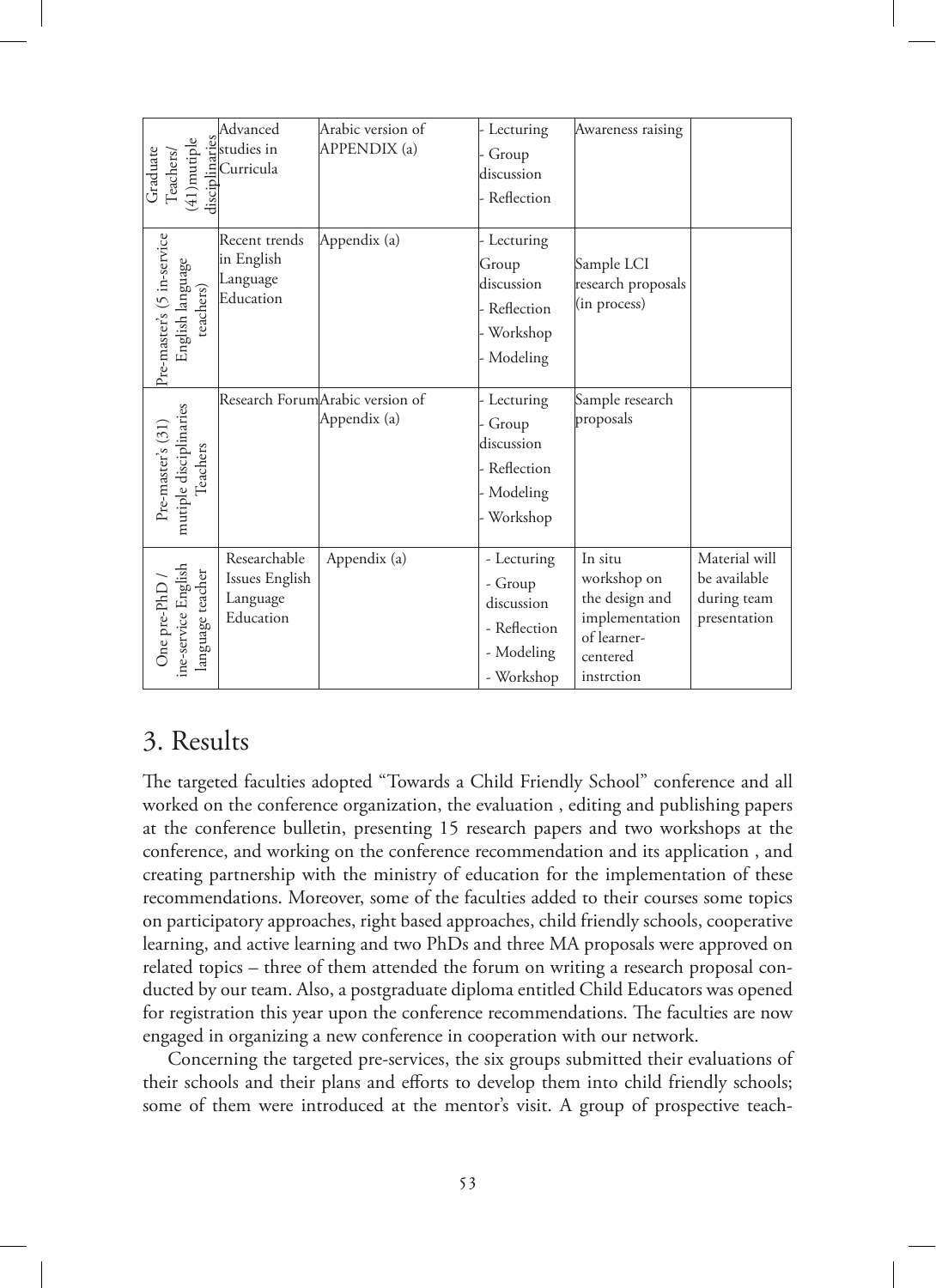ers collaboratively wrote a one act play on child rights in education and child labor presented by their students at their last day on practice training as an extracurricular activity. They developed many strategies for avoiding corporal punishment using positive reinforcements, encouraging participation and providing a child friendly classroom what encourage us to create Practicum a Facebook page to publish and discuss their achievements, share and gain experiences among them especially that twenty seven of them are currently graduated and three new groups of twenty six students who started their practice training this year are added. The students attended and some voluntarily participated at the last year conference and workshops and are encouraged to do the same this year.

The in service targeted group also have their accomplishments based on voluntarily developing their school to a child friendly school, the school earned a quality certificate from the ministry of education and was chosen to conduct an advanced quality assurance project and the UNCEIF Education First and our team member change agent at the school was chosen as the executive manager of the two projects extending her space of action and giving her the opportunity to assess and develop our project there.

There is also a group of additional results :(a) the media coverage of the conference spotlighted the CRC educational implementation, principles and highlighted the child friendly school model adding to the community awareness of CRC, (b) the ministry of education encouraged the in service teachers to participate in the conference and to develop their schools announcing a competition for encouraging them, (c) There were participation from five foreign universities and seven national universities at the conference (d) about seven hundred pre-service , in-service teachers , principals , postgraduate students , educators , faculties and child right advocates attended the conference.

Our network had an opportunity to work together at the conference sharing and gaining experience: participating in organizing the conference, preparing and conducting workshops which was an opportunity to introduce our network and to get some requests for offering workshops for in-service teacher training.

# 4. Reflection and Discussion: Scaffolding change and creating ownership

May be the keywords for the satisfying results that exceeded our ambitious expectations were scaffolding change and creating ownership. That was a result for trying to expand our space of action and by the delegation of power within and without the team in order to manage such a vast scope project.

In our perusal to expand our space of action, we learnt how networking and power delegation was a core for success. Convinced by scaffolding change and not insisting on leading change gave the room for the targeted groups to create ownership for the change project, and to lead the change by themselves having us -the change agents of Port Said network -as a scaffold for change to help with recourses and volunteering, this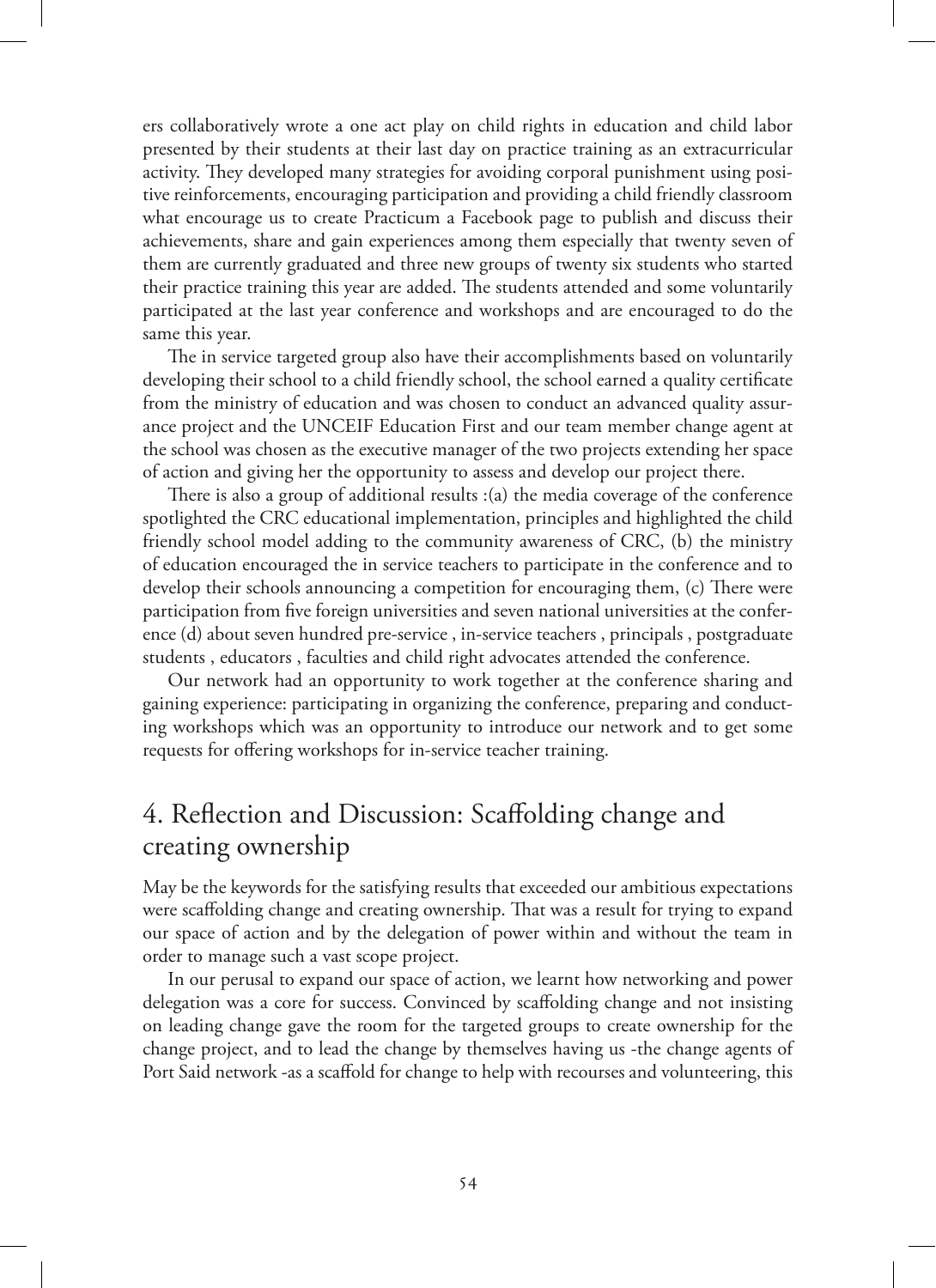created new change agents having their own goals and motivations granting sustainability: a lesson we learnt back at Lund.

# 5. Way Forward

- • To target pre service kindergarten teachers at the faculty of kindergarten, Port Said university and to conduct our workshops there as we have so far indirectly targeted the faculties who participated by five research papers at the last conference and we'll target the in service teachers soon but the prospective kindergarten teachers were only invited for both conferences for free as all students, teachers and postgraduate students.
- • Conducting a protocol between the faculty of Education and the Ministry of Education enable the Faculty to certify schools as child friendly and to offer suitable training for those who don't meet the indicators.
- Proposing a general course in child rights for all specializations of student –teachers.
- • Having our city Port Said as a Child Friendly City.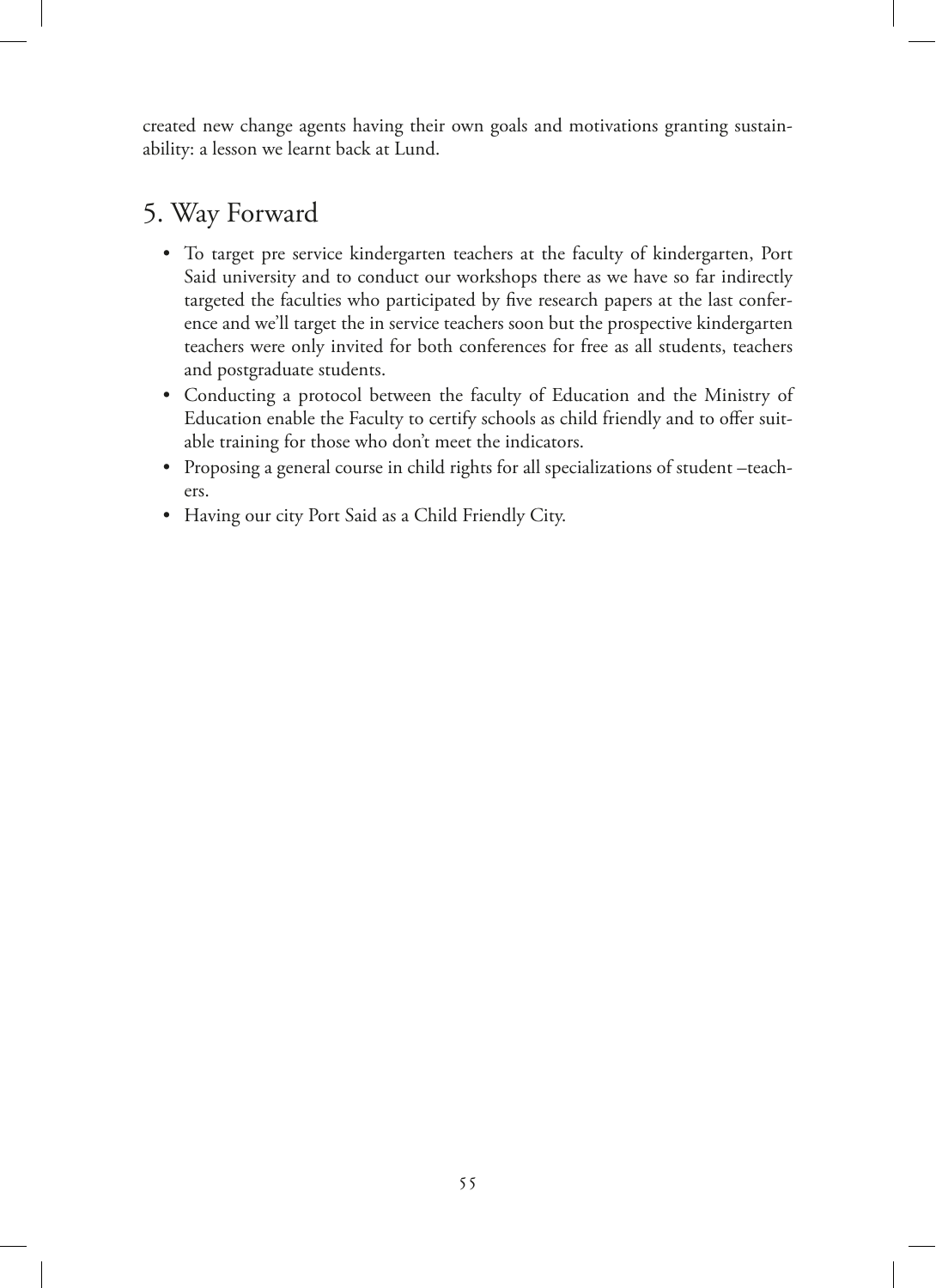# Appendix (a): Sample Input materials

LEARNER-CENTERED INSTRUCTION: Theory and Practice By: Mohasseb, M.M Associate Prof., English Language Education EFFL/ESP, Faculty of Education, Port Said University LIST OF TOPICS

### **I. Basic Concepts**

**-** Definition of (Learner) Student-Centered

- Definition of ((Learner) Student-Centered Education

# **II. Premises Theoretical foundations of learner-centered Instructions:**

### *1- Humanistic foundations:*

- Constructivist Foundations.
- Care Pedagogy

### *2- Psychological Principles for Learner-Centered Education.*

- Cognitive and Meta-cognitive Factors
- Motivational and Affective Factors

### *3- Developmental and Social Factors*

- Individual Difference Factors
- Brain Compatible Education
- Critical Multicultural Approaches

### *4- Good Teaching*

### **III. Teacher-centered vs. Learner-centered paradigms**

### **IV- Sample Research ON Learner-Centered Education**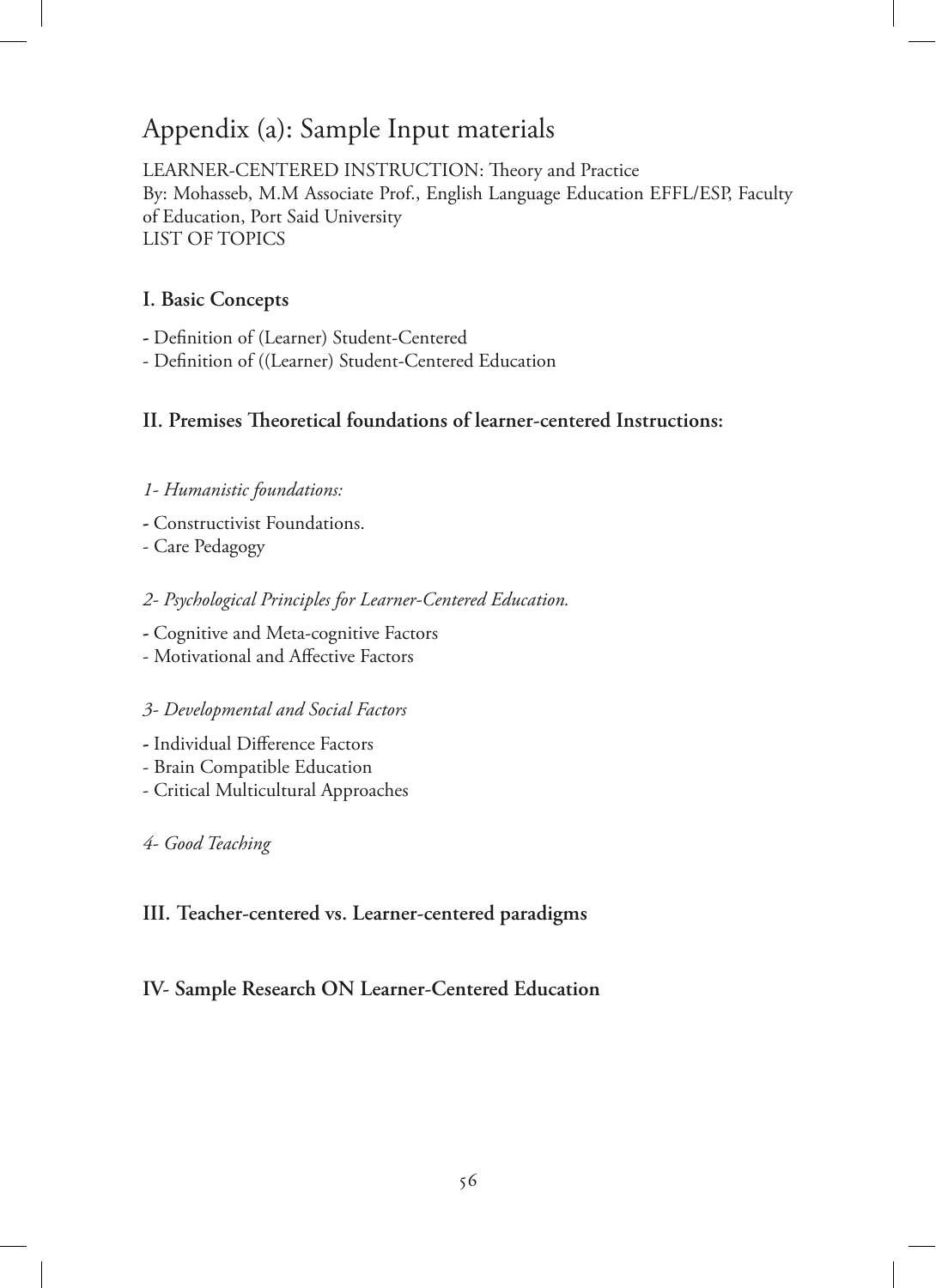# **V- Guidelines to Implement Learner-Centered Instruction**

### *1- Learner-Centered Teaching:*

- Interpersonal Considerations
- Motivating Students:
- Getting and Maintaining Students Interest in Learning
- • Catering for Students' Various Learning Styles:
	- • Learners may be inductive and deductive:
	- • Learners may also be global and sequential:
- Teach students how to process assignments for class.
- • Help students form study groups
- • Management of Troubled Students:
- 2. Learner-Centered Evaluation: Purpose and Processes

# **VI. Implementation Tips for Learner-Centered Course Designers**

- 1- The Syllabus:
- 2. The Content
- 3. Learner-Centered Activities:
- 4- Management of Learner-Centered Classroom:
- 5- Learner-Centered Assessments and 'bidirectional' Feedback

Table (1) summarizes the main differences between teacher-centered and learner-centered paradigms, based on Barr & Tagg 1995); McCombs & Whisler, (1997); Huba & Freed (2000); Weimer (2002); Brown ( 2003); Allen (2004) and Normandy (2009).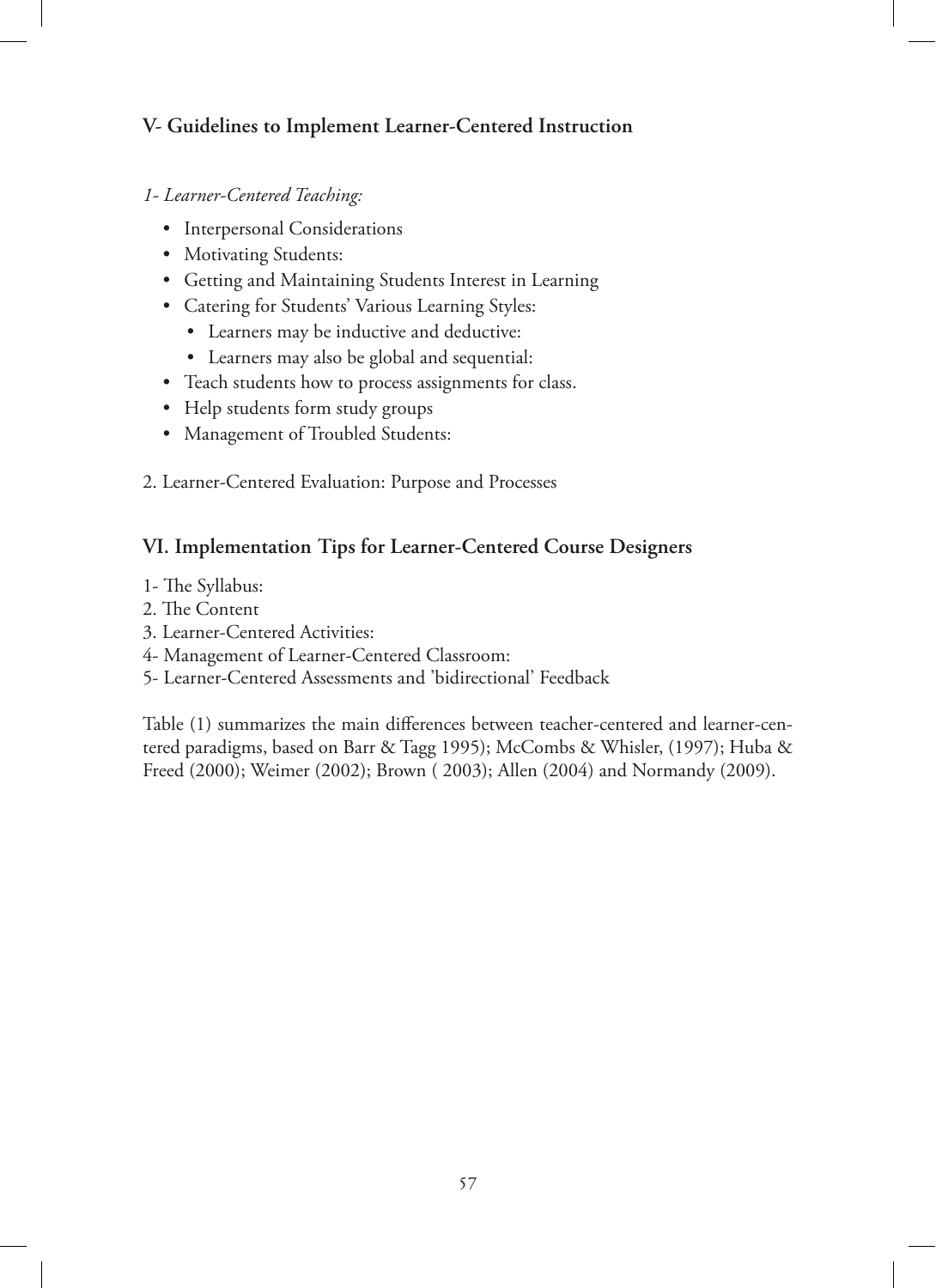| Aspect                       | <b>Teacher-Centered</b>                                                             | Learner-Centered                                                     |
|------------------------------|-------------------------------------------------------------------------------------|----------------------------------------------------------------------|
|                              | Faculty are primarily lecturers.                                                    | Faculty are primarily designers of learning                          |
|                              | Faculty and students act independently and in<br>isolation.                         | methods and environments.<br>Faculty and students work in teams with |
|                              | Teachers classify and sort students.                                                | each other and other staff.                                          |
|                              | Staff serve/support faculty and the process of<br>instruction.                      | Teachers develop every student's<br>competencies and Talents.        |
|                              | Any expert can teach.                                                               | All staff are educators who produce                                  |
|                              | Line governance; independent actors.                                                | student learning and success.                                        |
| Faculty Role                 | Professor's role is to be primary information<br>giver and primary evaluator.       | Empowering learning is challenging and<br>complex.                   |
|                              | Only students are viewed as learners.                                               | Shared governance; teamwork.                                         |
|                              |                                                                                     | A professor is a designer of learning<br>environments.               |
|                              |                                                                                     | Professor's role is to coach and facilitate.                         |
|                              |                                                                                     | Professor and students evaluate learning<br>together.                |
|                              |                                                                                     | Professor and students learn together.                               |
|                              | Atomistic; parts prior to whole.                                                    | Holistic; whole prior to parts.                                      |
|                              | Time held constant, learning varies.                                                | Learning held constant, time varies.                                 |
|                              | 50 minute lecture, 3-unit course.                                                   | Learning environments ready when                                     |
|                              | Classes start/end at same time.                                                     | student is.                                                          |
|                              | One teacher, one classroom.                                                         | Whatever learning experience works.                                  |
|                              | Independent disciplines, departments.                                               | Cross discipline/department collaboration.                           |
|                              | Covering material.                                                                  | Specific learning results.                                           |
|                              | End-of-course assessment.                                                           | Pre/during/post assessments.                                         |
|                              | Grading within classes by instructors.                                              | External evaluations of learning.                                    |
|                              | Private assessment                                                                  | Public assessment.                                                   |
| Teaching/Learning Management | Degree equals accumulated credit hours.<br>Relationships are hierarchical, blaming, | Degree equals demonstrated knowledge<br>and skills.                  |
|                              | controlling.                                                                        | Relationships depend on caring and                                   |
|                              | Relationships are tracked by perceptions of                                         | promote positive expectations and<br>participation.                  |
|                              | ability; promotes individual competition and                                        | Relationships are not tracked by                                     |
|                              | sense of alienation.                                                                | perceptions of ability; promotes                                     |
|                              |                                                                                     | cooperation, shared responsibility, and a<br>sense of belonging.     |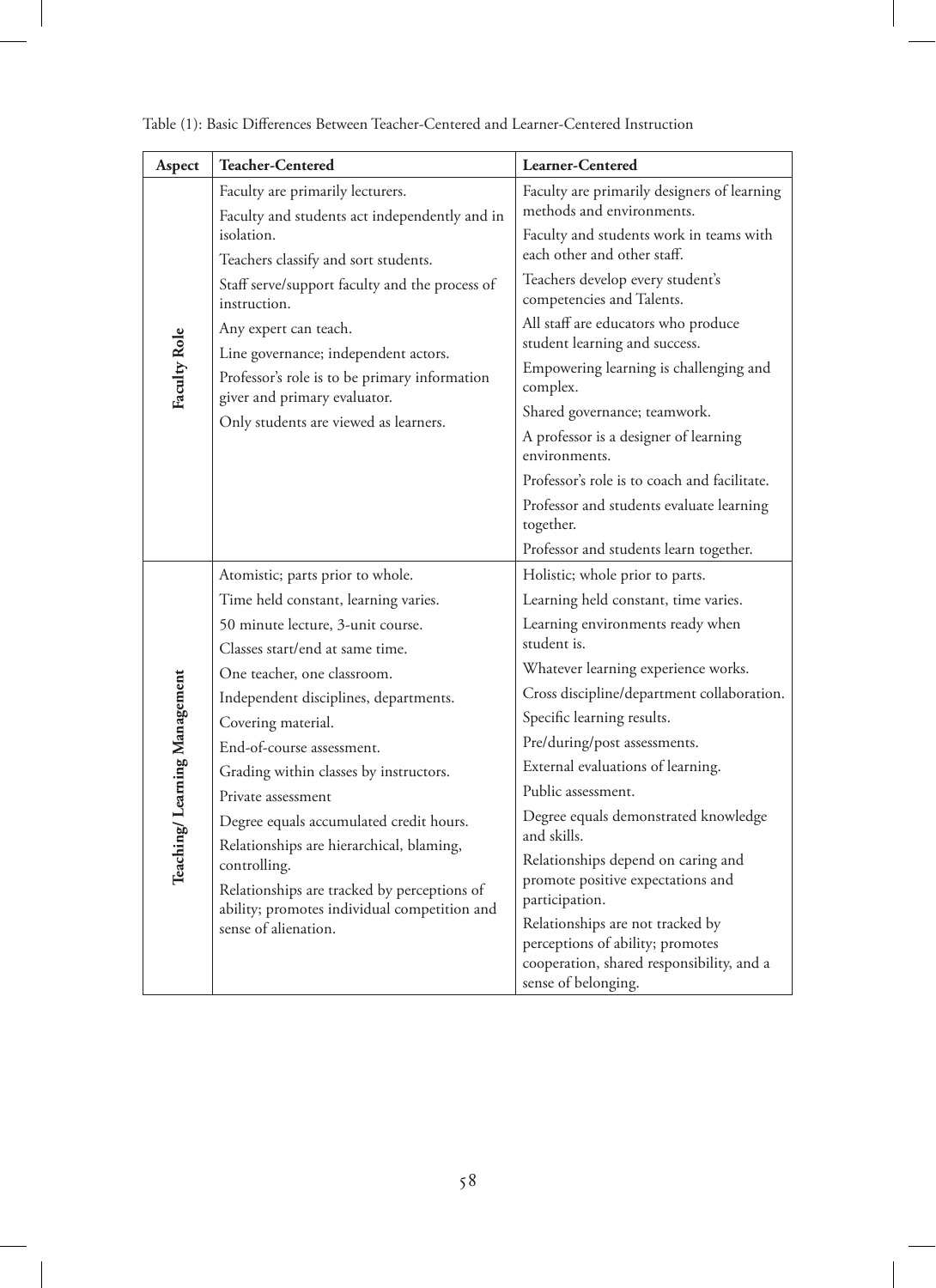|                              | Teaching and assessing are separate                                                                                     | Teaching and assessing are intertwined                                                                                                                                                                      |
|------------------------------|-------------------------------------------------------------------------------------------------------------------------|-------------------------------------------------------------------------------------------------------------------------------------------------------------------------------------------------------------|
|                              | Assessment focuses on a limited range of<br>intelligences.                                                              | Assessment focuses on multiple<br>intelligences.                                                                                                                                                            |
|                              | Assessment utilizes only standardized tests,<br>and assumes only one correct answer.                                    | Assessment utilizes authentic assessments,<br>and fosters self-reflection.                                                                                                                                  |
| Assessment                   | Assessment is used to monitor learning<br>Emphasis is on right answers                                                  | Assessment is used to promote and<br>diagnose learning                                                                                                                                                      |
|                              | Desired learning is assessed indirectly through<br>the use of objectively scored tests                                  | Emphasis is on generating better questions<br>and learning from errors                                                                                                                                      |
|                              | Faculty as gatekeepers<br>Normal distribution expected                                                                  | Desired learning is assessed directly<br>through papers, projects, performances,<br>portfolios, and the like.                                                                                               |
|                              |                                                                                                                         | Grades indicate mastery of learning<br>objectives                                                                                                                                                           |
| Aspect                       | Teacher-Centered                                                                                                        | Learner-Centered                                                                                                                                                                                            |
|                              | Cover the discipline.<br>Provide/deliver instruction.<br>Transfer knowledge from faculty to students                    | Train students learn: how to use<br>the discipline, and how to integrate<br>disciplines to solve complex problems.                                                                                          |
| Mission and Purposes         | Offer courses and programs.<br>Improve the quality of instruction.<br>Achieve access for diverse students.              | Provide an array of core learning<br>objectives, such as communication<br>and information literacy skills Produce<br>learning.                                                                              |
|                              |                                                                                                                         | Elicit student discovery and construction<br>of knowledge                                                                                                                                                   |
|                              |                                                                                                                         | Create powerful learning environments.                                                                                                                                                                      |
|                              |                                                                                                                         | Improve the quality of learning.                                                                                                                                                                            |
|                              |                                                                                                                         | Achieve success for diverse students.                                                                                                                                                                       |
|                              | Courses are fragmented in catalog.<br>Courses are non-experiential, limited, and<br>exclusive of multiple perspectives. | Courses are thematic, experiential,<br>challenging, comprehensive, and<br>inclusive of multiple perspectives.                                                                                               |
|                              | Faculty cover topics                                                                                                    | Courses are organized in cohesive                                                                                                                                                                           |
|                              | Focus is on a single discipline.                                                                                        | program with systematically created<br>opportunities to synthesize, practice, and                                                                                                                           |
|                              | Culture is competitive and individualistic.                                                                             | develop increasingly complex ideas, skills,                                                                                                                                                                 |
|                              | Knowledge is transmitted from professor to<br>students.                                                                 | and values.                                                                                                                                                                                                 |
|                              |                                                                                                                         | Students master learning objectives.<br>Approach is compatible with                                                                                                                                         |
|                              |                                                                                                                         | interdisciplinary investigation.                                                                                                                                                                            |
| Course Content and Structure |                                                                                                                         | Culture is cooperative, collaborative, and<br>supportive.                                                                                                                                                   |
|                              |                                                                                                                         | Students construct knowledge through<br>gathering and synthesizing information<br>and integrating it with the general skills<br>of inquiry, communication, critical<br>thinking, problem solving and so on. |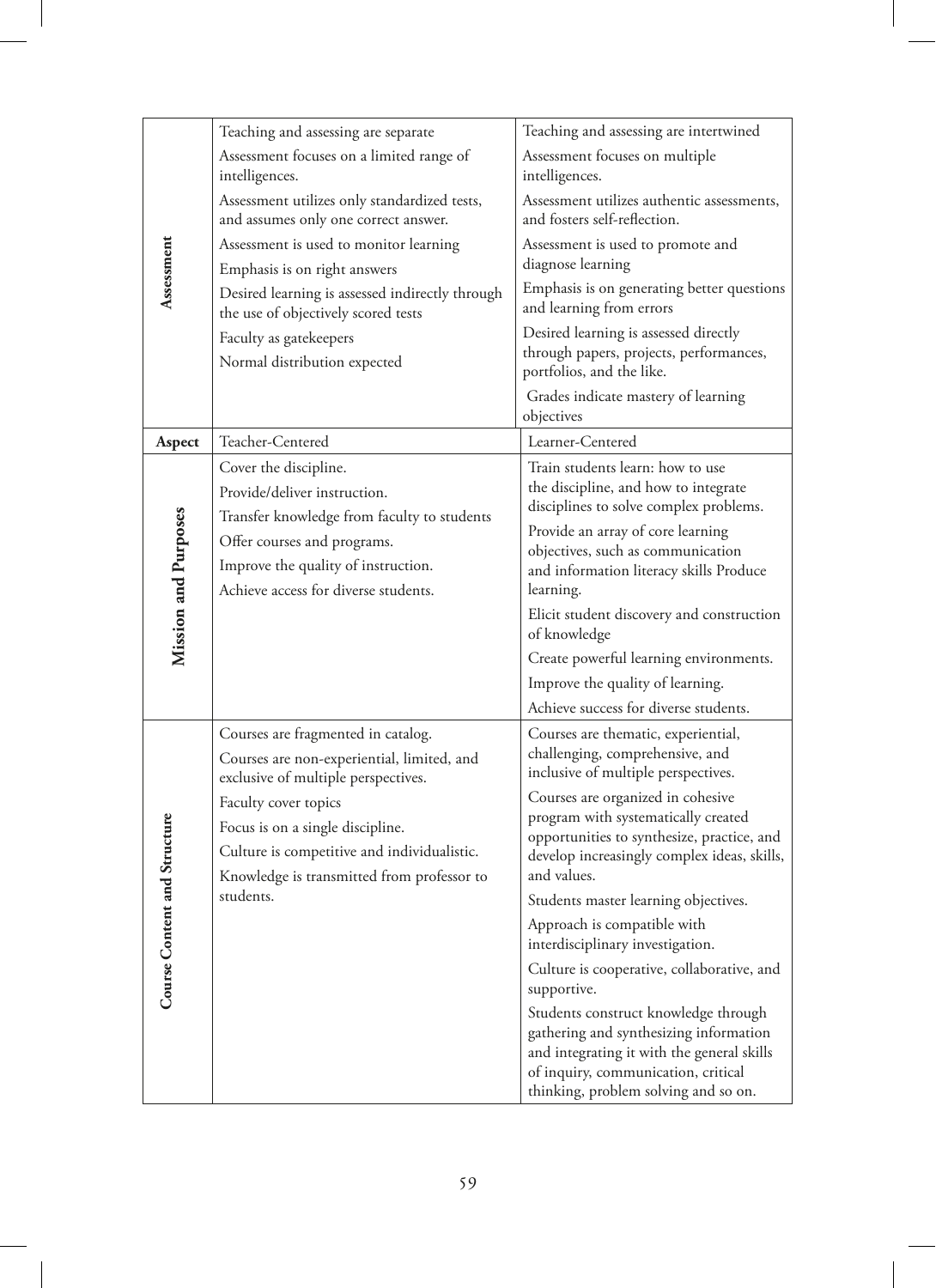|                                                                                                                                                            | Knowledge exists 'out there'.<br>Knowledge comes in 'chunks' and 'bits'                                | Knowledge exists in each person's mind<br>and is shaped by individual experiences.                                                                |  |  |
|------------------------------------------------------------------------------------------------------------------------------------------------------------|--------------------------------------------------------------------------------------------------------|---------------------------------------------------------------------------------------------------------------------------------------------------|--|--|
|                                                                                                                                                            | delivered by instructors.<br>Learning is cumulative and linear.                                        | Knowledge is constructed, created, and<br>'gotten'.                                                                                               |  |  |
| Fits the storehouse of knowledge metaphor.<br>Learning Theory<br>Learning is teacher centered and controlled.<br>'Live' teacher, 'live' students required. |                                                                                                        | Learning is a nesting and interacting of<br>frameworks.                                                                                           |  |  |
|                                                                                                                                                            | Fits learning how to ride a bicycle<br>metaphor.                                                       |                                                                                                                                                   |  |  |
| The classroom and learning are competitive and<br>individualistic.                                                                                         |                                                                                                        | Learning is student centered and<br>controlled.                                                                                                   |  |  |
| Talent and ability are rare                                                                                                                                | 'Active' learner is required, but not 'live'<br>teacher.                                               |                                                                                                                                                   |  |  |
|                                                                                                                                                            |                                                                                                        | Learning environments and learning<br>are cooperative, collaborative, and<br>supportive.                                                          |  |  |
|                                                                                                                                                            |                                                                                                        | Talent and ability are abundant.                                                                                                                  |  |  |
| Learning<br>Styles                                                                                                                                         | Students depend on listening and reading.<br>Independent learning, often in competition for<br>grades. | Students construct knowledge by<br>integrating new learning into what they<br>already know.                                                       |  |  |
|                                                                                                                                                            |                                                                                                        | Learning is viewed as a cognitive and<br>social act.                                                                                              |  |  |
|                                                                                                                                                            | Students passively receive information                                                                 | Students are actively involved.                                                                                                                   |  |  |
| Learner' Role                                                                                                                                              | Emphasis is on acquisition of knowledge<br>outside the context in which it will be used                | Emphasis is on using and communicating<br>knowledge effectively to address enduring<br>and emerging issues and problems in<br>real-life contexts. |  |  |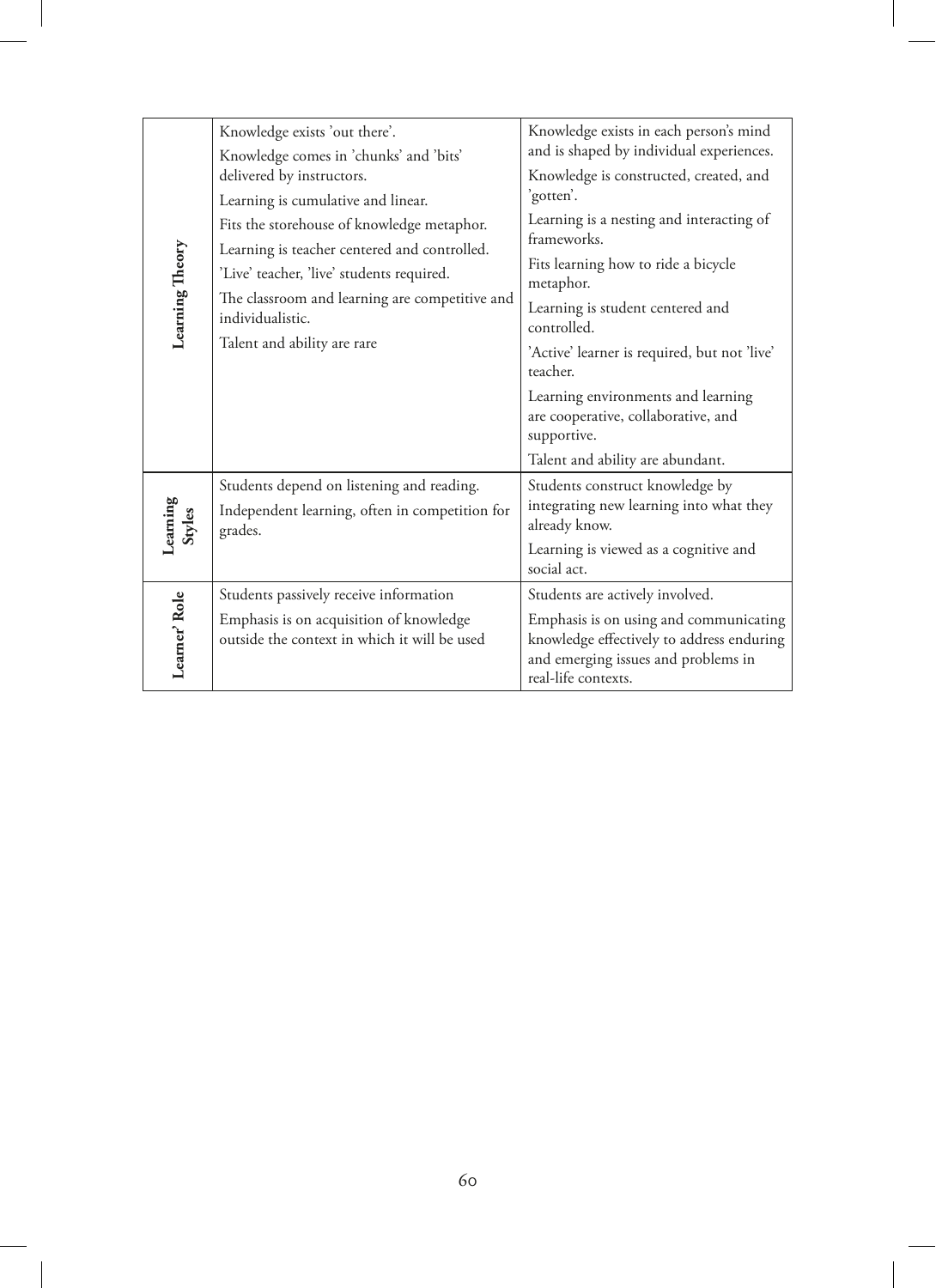| Teaching Style | Instruction focuses on a narrow range of<br>learning styles, builds from perceptions of<br>student deficits, and is authoritarian.<br>Teaching is based on delivery of information<br>through<br>Professors (present information) well and those<br>who can will learn<br>Assignments and exams are used for summative<br>purposes                                                                   | Instruction focuses on a broad range of<br>learning styles; builds from perceptions<br>of student strengths, interests, and<br>experiences; and is participatory and<br>facilitative.<br>Teaching is based on engagement of<br>students<br>Professors engage students in their<br>learning<br>Professors help all students master<br>learning objectives.<br>Use classroom assessment to improve<br>courses.<br>.Professors use program assessment to<br>improve programs.<br>Assignments are used for formative<br>purposes.<br>Professor create positive atmosphere for<br>active learning, collaborative learning, |
|----------------|------------------------------------------------------------------------------------------------------------------------------------------------------------------------------------------------------------------------------------------------------------------------------------------------------------------------------------------------------------------------------------------------------|-----------------------------------------------------------------------------------------------------------------------------------------------------------------------------------------------------------------------------------------------------------------------------------------------------------------------------------------------------------------------------------------------------------------------------------------------------------------------------------------------------------------------------------------------------------------------------------------------------------------------|
|                |                                                                                                                                                                                                                                                                                                                                                                                                      | community service learning, cooperative<br>learning, online, asynchronous, self-<br>directed learning, problem-based learning                                                                                                                                                                                                                                                                                                                                                                                                                                                                                         |
| Faculty Role   | Faculty are primarily lecturers.<br>Faculty and students act independently and in<br>isolation.<br>Teachers classify and sort students.<br>Staff serve/support faculty and the process of<br>instruction.<br>Any expert can teach.<br>Line governance; independent actors.<br>Professor's role is to be primary information<br>giver and primary evaluator.<br>Only students are viewed as learners. | Faculty are primarily designers of<br>learning methods and environments.<br>Faculty and students work in teams with<br>each other and other staff.<br>Teachers develop every student's<br>competencies and Talents.<br>All staff are educators who produce<br>student learning and success.<br>Empowering learning is challenging and<br>complex.<br>Shared governance; teamwork.<br>A professor is a designer of learning<br>environments.<br>Professor's role is to coach and facilitate.<br>Professor and students evaluate learning<br>together.<br>Professor and students learn together.                        |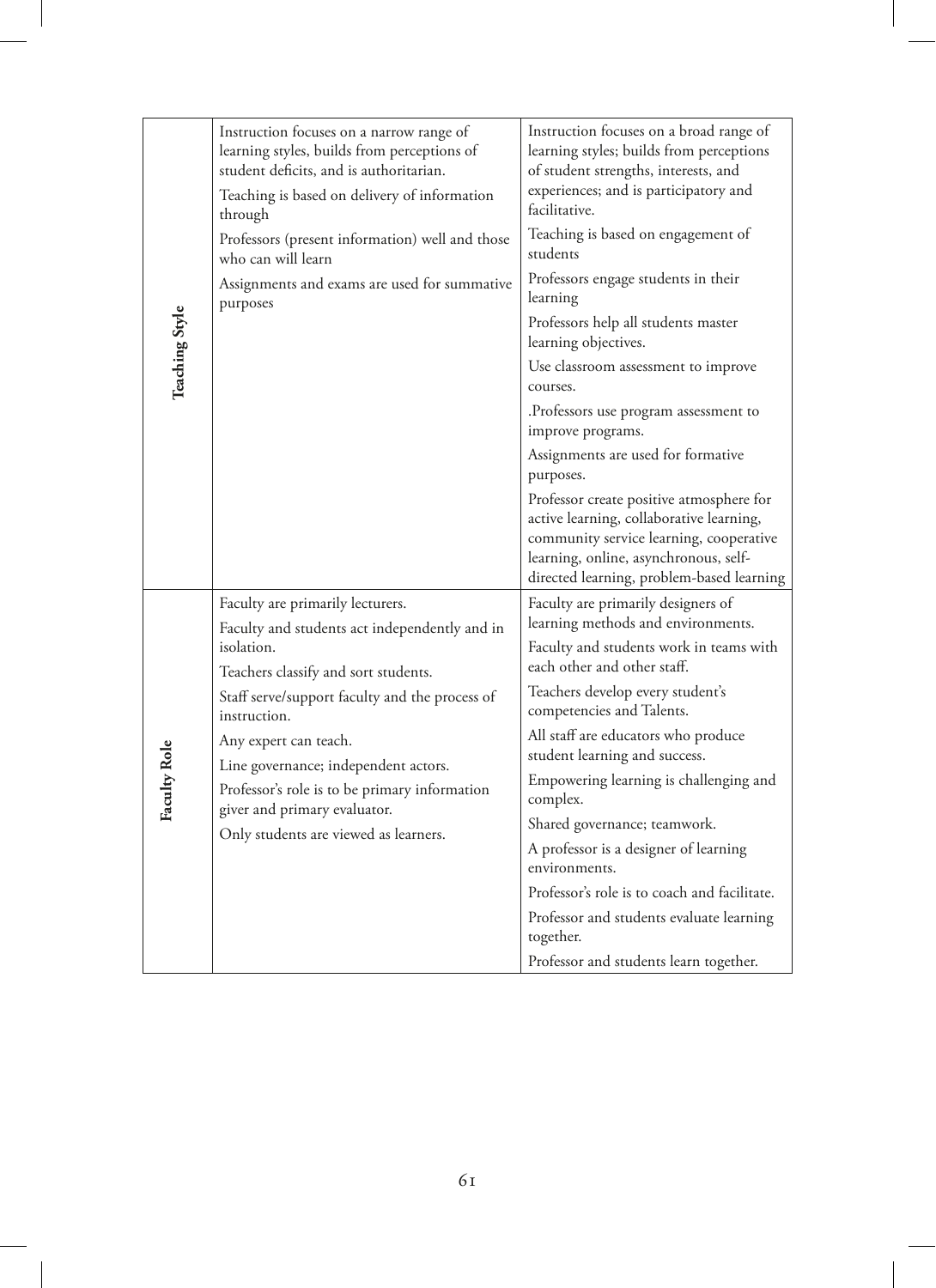| Atomistic; parts prior to whole.<br>Holistic; whole prior to parts.<br>Time held constant, learning varies.<br>Learning held constant, time varies.<br>50 minute lecture, 3-unit course.<br>Learning environments ready when<br>student is.<br>Classes start/end at same time.<br>Whatever learning experience works.<br>One teacher, one classroom.<br>Teaching/ Learning Management<br>Cross discipline/department<br>Independent disciplines, departments.<br>collaboration.<br>Covering material.<br>Specific learning results.<br>End-of-course assessment.<br>Pre/during/post assessments.<br>Grading within classes by instructors.<br>External evaluations of learning.<br>Private assessment<br>Public assessment.<br>Degree equals accumulated credit hours.<br>Degree equals demonstrated knowledge |  |
|----------------------------------------------------------------------------------------------------------------------------------------------------------------------------------------------------------------------------------------------------------------------------------------------------------------------------------------------------------------------------------------------------------------------------------------------------------------------------------------------------------------------------------------------------------------------------------------------------------------------------------------------------------------------------------------------------------------------------------------------------------------------------------------------------------------|--|
|                                                                                                                                                                                                                                                                                                                                                                                                                                                                                                                                                                                                                                                                                                                                                                                                                |  |
|                                                                                                                                                                                                                                                                                                                                                                                                                                                                                                                                                                                                                                                                                                                                                                                                                |  |
|                                                                                                                                                                                                                                                                                                                                                                                                                                                                                                                                                                                                                                                                                                                                                                                                                |  |
|                                                                                                                                                                                                                                                                                                                                                                                                                                                                                                                                                                                                                                                                                                                                                                                                                |  |
|                                                                                                                                                                                                                                                                                                                                                                                                                                                                                                                                                                                                                                                                                                                                                                                                                |  |
|                                                                                                                                                                                                                                                                                                                                                                                                                                                                                                                                                                                                                                                                                                                                                                                                                |  |
|                                                                                                                                                                                                                                                                                                                                                                                                                                                                                                                                                                                                                                                                                                                                                                                                                |  |
|                                                                                                                                                                                                                                                                                                                                                                                                                                                                                                                                                                                                                                                                                                                                                                                                                |  |
|                                                                                                                                                                                                                                                                                                                                                                                                                                                                                                                                                                                                                                                                                                                                                                                                                |  |
|                                                                                                                                                                                                                                                                                                                                                                                                                                                                                                                                                                                                                                                                                                                                                                                                                |  |
| Relationships are hierarchical, blaming,<br>and skills.<br>controlling.                                                                                                                                                                                                                                                                                                                                                                                                                                                                                                                                                                                                                                                                                                                                        |  |
| Relationships depend on caring and<br>Relationships are tracked by perceptions of<br>promote positive expectations and<br>ability; promotes individual competition and<br>participation.<br>sense of alienation.                                                                                                                                                                                                                                                                                                                                                                                                                                                                                                                                                                                               |  |
| Relationships are not tracked by<br>perceptions of ability; promotes<br>cooperation, shared responsibility, and a<br>sense of belonging.                                                                                                                                                                                                                                                                                                                                                                                                                                                                                                                                                                                                                                                                       |  |
| Teaching and assessing are intertwined<br>Teaching and assessing are separate                                                                                                                                                                                                                                                                                                                                                                                                                                                                                                                                                                                                                                                                                                                                  |  |
| Assessment focuses on a limited range of<br>Assessment focuses on multiple<br>intelligences.<br>intelligences.                                                                                                                                                                                                                                                                                                                                                                                                                                                                                                                                                                                                                                                                                                 |  |
| Assessment utilizes only standardized tests, and<br>Assessment utilizes authentic assessments,<br>and fosters self-reflection.<br>assumes only one correct answer.                                                                                                                                                                                                                                                                                                                                                                                                                                                                                                                                                                                                                                             |  |
| Assessment is used to monitor learning<br>Assessment is used to promote and                                                                                                                                                                                                                                                                                                                                                                                                                                                                                                                                                                                                                                                                                                                                    |  |
| Assessment<br>diagnose learning<br>Emphasis is on right answers                                                                                                                                                                                                                                                                                                                                                                                                                                                                                                                                                                                                                                                                                                                                                |  |
| Emphasis is on generating better<br>Desired learning is assessed indirectly through<br>questions and learning from errors<br>the use of objectively scored tests                                                                                                                                                                                                                                                                                                                                                                                                                                                                                                                                                                                                                                               |  |
| Desired learning is assessed directly<br>Faculty as gatekeepers                                                                                                                                                                                                                                                                                                                                                                                                                                                                                                                                                                                                                                                                                                                                                |  |
| through papers, projects, performances,<br>Normal distribution expected<br>portfolios, and the like.                                                                                                                                                                                                                                                                                                                                                                                                                                                                                                                                                                                                                                                                                                           |  |
| Grades indicate mastery of learning<br>objectives                                                                                                                                                                                                                                                                                                                                                                                                                                                                                                                                                                                                                                                                                                                                                              |  |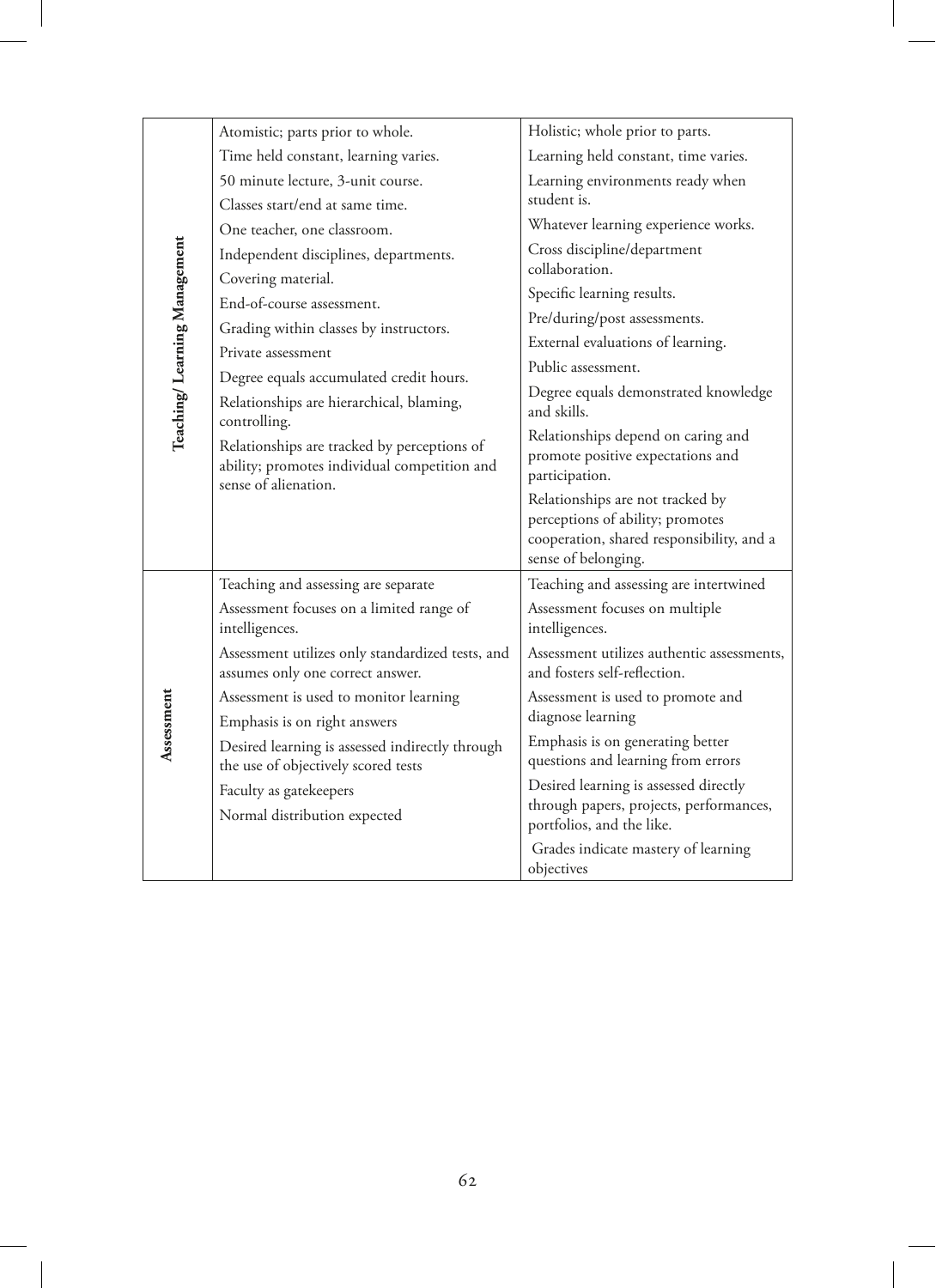# Appendix (b): Observation Checklist

### **Directions for Evaluator**

Dear evaluator;

- Please, carefully read the description of domains 1-3, their standards and the relevant list of indicators.
- After you have completed the observation session, please rate his performance according to the list of indicators that follows each standard.
- Please note that the evaluation form includes indicators that are likely to be evident during observation session.

Each standard should be rated using the following criteria:

**Does not meet the LCI Principles**: Candidate seems to lack knowledge about the subject content, or does not apply it adequately in the classroom. (0)

**Approaches LCI Principles**: Candidate seems to have knowledge about the subject content, but does not apply it adequately in the classroom. (1)

**Meets LCI Principles**: Candidates demonstrate the dispositions, knowledge and skills to teach English learners effectively, and that candidates apply that knowledge in the classroom and other professional teaching situations. (2)

**Not Observed**. It was impossible to assess the candidate on this **LCI Principle** on interaction with him. (NO)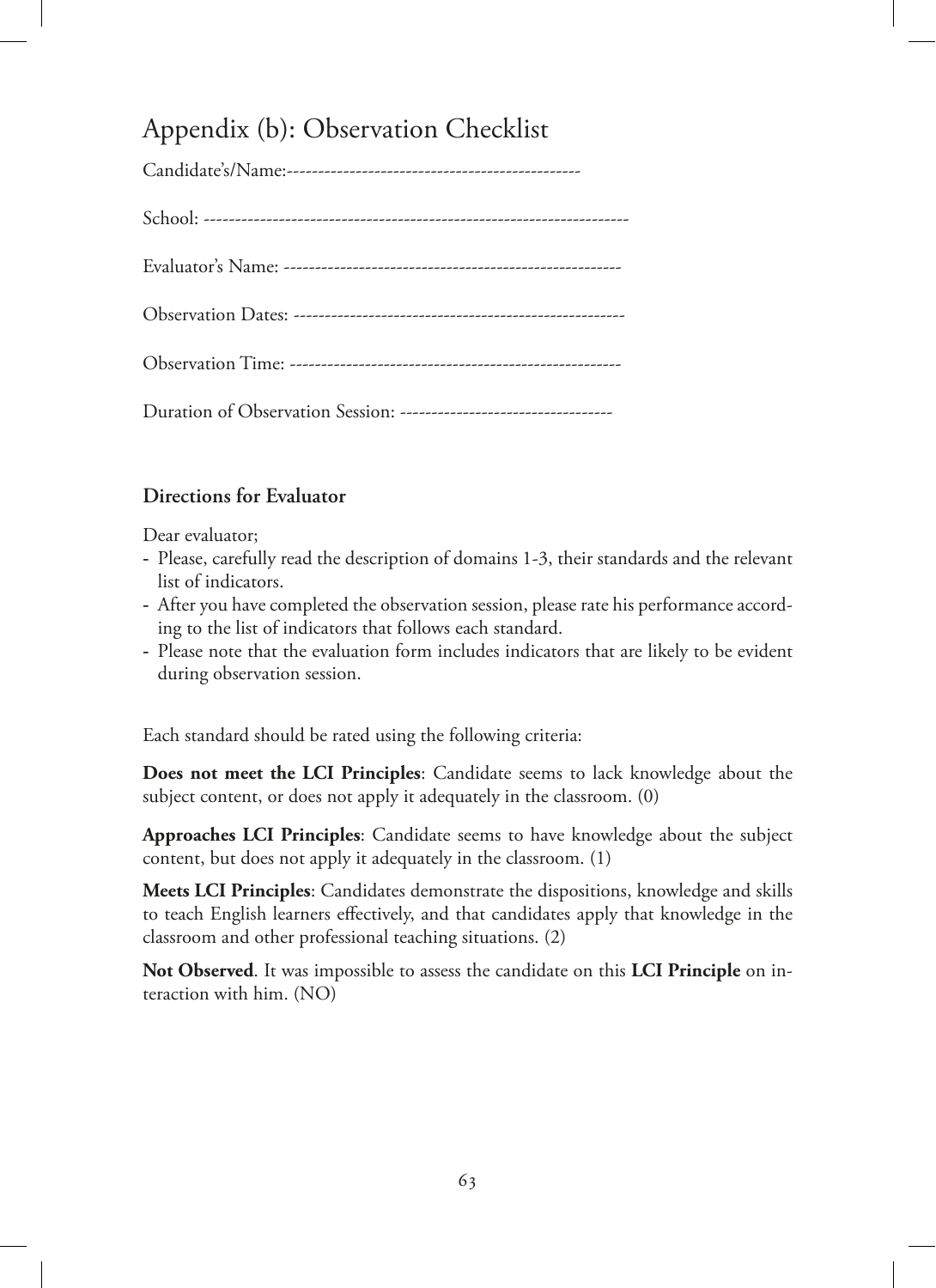# **Domain 1: Planning of Instruction**

strategies.

*Domain Description: Planning of instruction is the process of selection, desgin,planning for implementing, and reflecting upon teaching and learning in order to achieve intended educational aims.* 

| Principle1.1. The candidate plans instruction effectively, taking into account curriculum goals, students'<br>academic needs, learning styles, learning strategies, and student backgrounds.                                                                                                                  |   |   |              |     |
|---------------------------------------------------------------------------------------------------------------------------------------------------------------------------------------------------------------------------------------------------------------------------------------------------------------|---|---|--------------|-----|
| <b>INDICATORS</b>                                                                                                                                                                                                                                                                                             |   |   | <b>RATES</b> |     |
|                                                                                                                                                                                                                                                                                                               | 0 | 1 | 2            | N/O |
| The candidate:                                                                                                                                                                                                                                                                                                |   |   |              |     |
| states specific and measurable objectives for the lesson.                                                                                                                                                                                                                                                     |   |   |              |     |
| designs a sequence of activities and relevant experiences to achieve<br>objectives.                                                                                                                                                                                                                           |   |   |              |     |
| plans for differentiated instruction according to the learners'<br>characteristics.                                                                                                                                                                                                                           |   |   |              |     |
| integrates, as possible, different senses.                                                                                                                                                                                                                                                                    |   |   |              |     |
| selects/creates appropriate extra-curricular materials to facilitate<br>learner's learning.                                                                                                                                                                                                                   |   |   |              |     |
| encourages students' participation through a range of multi-level<br>activities.                                                                                                                                                                                                                              |   |   |              |     |
| Principle 1.2. The candidate demonstrates a command of a range of effective learner-centered teaching<br>strategies and implements these in instruction, taking into consideration curriculum goals, students'<br>academic needs, learning styles, learning strategies, and backgrounds.<br><b>INDICATORS</b> |   |   | <b>RATES</b> |     |
|                                                                                                                                                                                                                                                                                                               | 0 | 1 | 2            | N/O |
| The candidate :                                                                                                                                                                                                                                                                                               |   |   |              |     |
| selects a variety of warm up techniques to activate students' knowledge<br>and prepare them for the lesson.                                                                                                                                                                                                   |   |   |              |     |
| plans a variety of presentation techniques to meet the learners'<br>individual differences.                                                                                                                                                                                                                   |   |   |              |     |
| plans opportunities for students to practice and produce the targeted<br>outcomes.                                                                                                                                                                                                                            |   |   |              |     |
| uses questions of different types and levels to involve students in<br>learning.                                                                                                                                                                                                                              |   |   |              |     |
| specifies appropriate wait time in class taking into account the learners'<br>individual differences.                                                                                                                                                                                                         |   |   |              |     |
| plans for friendly and effective management of students' mistakes.                                                                                                                                                                                                                                            |   |   |              |     |
| uses a variety of communicative techniques to activate and promote<br>the learners' learning.                                                                                                                                                                                                                 |   |   |              |     |
| devises opportunities for students to use effective self-learning                                                                                                                                                                                                                                             |   |   |              |     |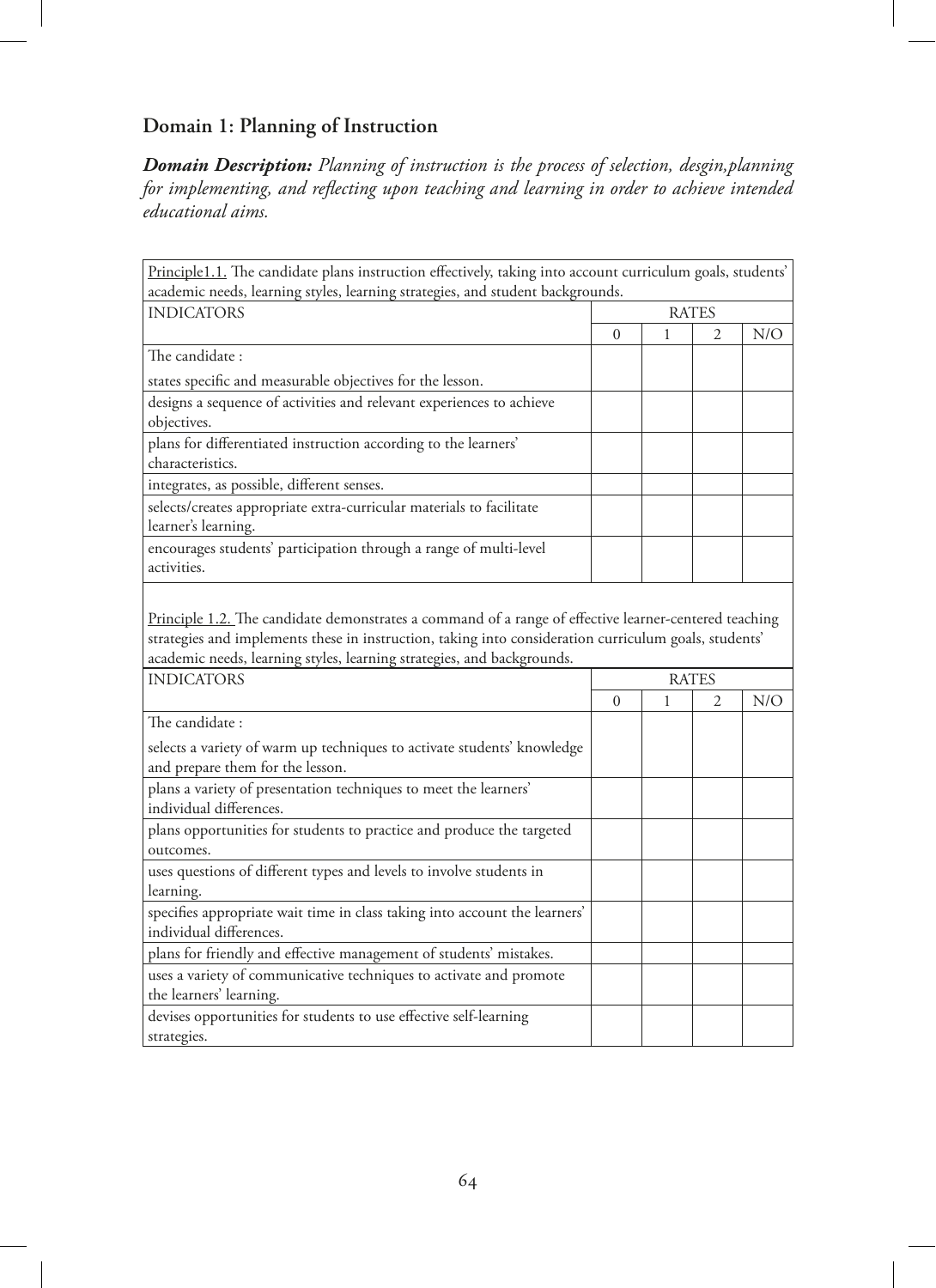| Principle 1.3. The candidate uses a variety of means for obtaining feedback on teaching and |              |  |               |     |  |  |
|---------------------------------------------------------------------------------------------|--------------|--|---------------|-----|--|--|
| learning and reflects on the feedback to make effective decisions about classroom practice. |              |  |               |     |  |  |
| <b>INDICATORS</b>                                                                           | <b>RATES</b> |  |               |     |  |  |
|                                                                                             | 0            |  | $\mathcal{P}$ | N/O |  |  |
| The Candidate                                                                               |              |  |               |     |  |  |
| states a variety of questioning techniques and similar strategies to                        |              |  |               |     |  |  |
| check students' understanding.                                                              |              |  |               |     |  |  |
| plans effective devices to obtain feedback from students to improve                         |              |  |               |     |  |  |
| instruction.                                                                                |              |  |               |     |  |  |
| reflects on his performance and modifies his or her teaching                                |              |  |               |     |  |  |
| accordingly                                                                                 |              |  |               |     |  |  |
| adopts flexible instruction i.e. can adjust the lesson materials according                  |              |  |               |     |  |  |
| to the learner's level.                                                                     |              |  |               |     |  |  |

#### **Domain 2: Classroom Management**

*Domain Description: Classroom management is the process of creating an effective learning environment and a positive and challenging learning community. It includes setting up and applying structures, tools, and techniques to promote appropriate behaviors and classroom interactions that aid learning.*

| Principle 2.1 The candidate plans and organizes classroom interactions to provide for a non-threatening                                                  |              |   |                |     |  |
|----------------------------------------------------------------------------------------------------------------------------------------------------------|--------------|---|----------------|-----|--|
| and effective learning environment for students.                                                                                                         |              |   |                |     |  |
| <b>INDICATORS</b>                                                                                                                                        | <b>RATES</b> |   |                |     |  |
|                                                                                                                                                          | $\Omega$     | 1 | $\overline{2}$ | N/O |  |
| The candidate:                                                                                                                                           |              |   |                |     |  |
| ensures equitable learning opportunities for all students with regards to<br>their learning style.                                                       |              |   |                |     |  |
| provides opportunities for students to learn cooperatively and<br>collaboratively.                                                                       |              |   |                |     |  |
| effectively manages various grouping techniques that provide students<br>with opportunities to develop.                                                  |              |   |                |     |  |
| monitors students' involvement in the instruction.                                                                                                       |              |   |                |     |  |
| Principle 2.2 The candidate effectively uses a variety of techniques for motivating students and<br>creating a supportive classroom learning atmosphere. |              |   |                |     |  |
|                                                                                                                                                          | $\Omega$     | 1 | $\mathfrak{D}$ | N/O |  |
| The candidate:                                                                                                                                           |              |   |                |     |  |
| demonstrates awareness of the diversity among individuals (learning<br>style, interests and needs).                                                      |              |   |                |     |  |
| relates classroom learning to students' prior knowledge and experience.                                                                                  |              |   |                |     |  |
| follows a range of strategies to establish a friendly learning atmosphere<br>(e.g. using students' names, praise, and rewards)                           |              |   |                |     |  |
| uses a variety of questioning techniques which offer challenge.                                                                                          |              |   |                |     |  |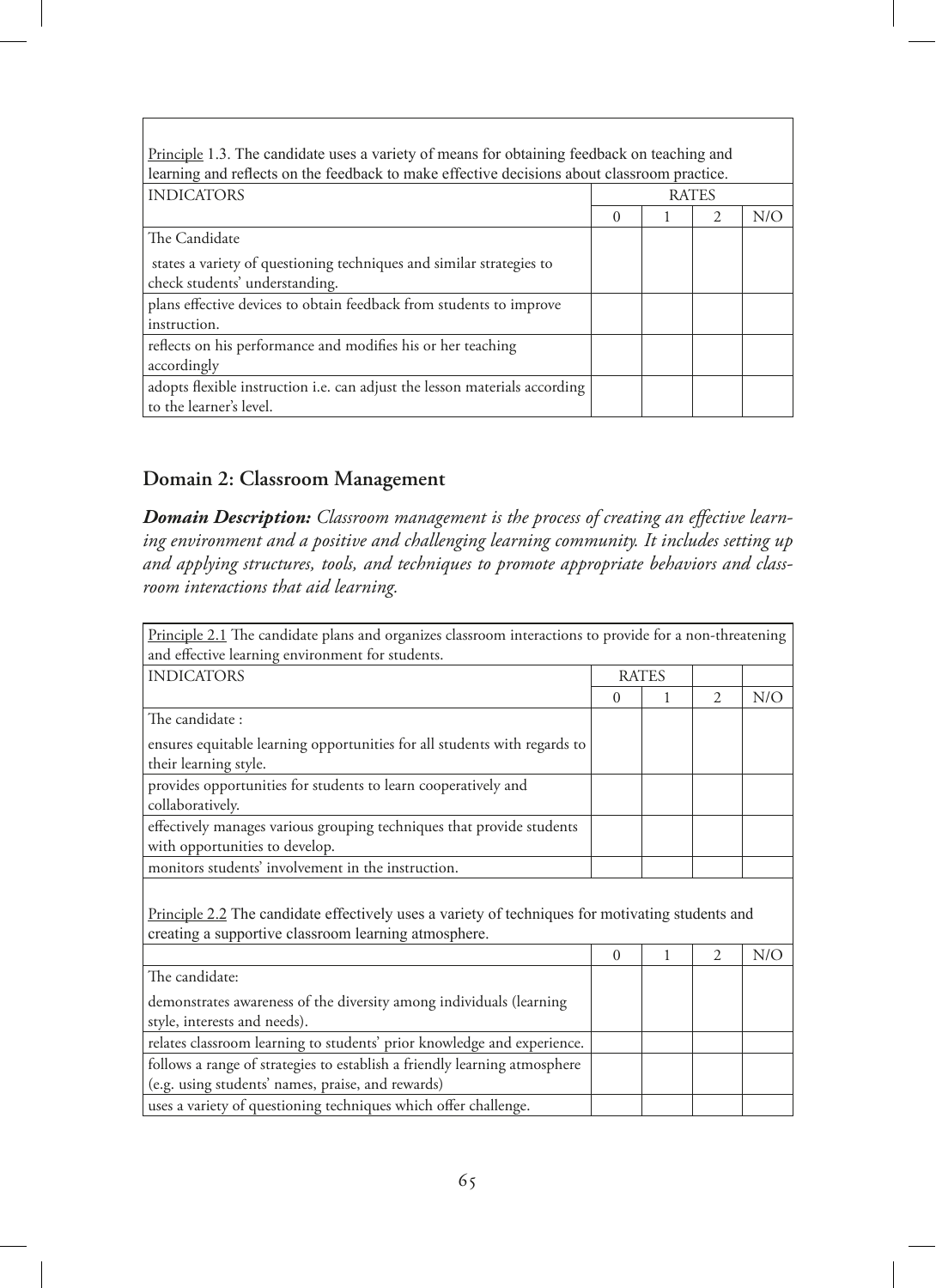| uses a variety of verbal and non verbal feedback to motivate learners.                          |              |   |                |     |
|-------------------------------------------------------------------------------------------------|--------------|---|----------------|-----|
|                                                                                                 |              |   |                |     |
| Principle 2.3. The candidate structures the physical environment of the classroom, within the   |              |   |                |     |
| constraints of existing classroom layouts, to maximize learning.                                |              |   |                |     |
| <b>INDICATORS</b>                                                                               | <b>RATES</b> |   |                |     |
|                                                                                                 | $\theta$     | 1 | $\overline{c}$ | N/O |
| The candidate:                                                                                  |              |   |                |     |
| uses of classroom seating possibilities to help students work                                   |              |   |                |     |
| individually, in pairs, and/or in groups.                                                       |              |   |                |     |
| effectively uses the blackboard and other equipment available in class.                         |              |   |                |     |
| organizes the blackboard content to facilitate the students learning.                           |              |   |                |     |
| employs a variety of language materials (e.g. books, visual aids, props,                        |              |   |                |     |
| and realia).                                                                                    |              |   |                |     |
| moves and invests his physical presence in the classroom to facilitate                          |              |   |                |     |
| the student's learning                                                                          |              |   |                |     |
| uses the available language learning resources (e.g. computers,                                 |              |   |                |     |
| software, the Web and related devices).                                                         |              |   |                |     |
|                                                                                                 |              |   |                |     |
| Principle 2.4. The candidate effectively manages instructional time and transitions, minimizing |              |   |                |     |
| disruptions and smoothly handling interruptions to maximize learning.                           |              |   |                |     |
|                                                                                                 | $\Omega$     | 1 | $\overline{2}$ | N/O |
| The candidate:                                                                                  |              |   |                |     |
| accomplishes the objectives of the lesson within the allotted time.                             |              |   |                |     |
| ensures that all class time is used for learning.                                               |              |   |                |     |
| uses verbal and non-verbal techniques to get and keep students'                                 |              |   |                |     |
| attention.                                                                                      |              |   |                |     |
| maintains a smooth progression and transition of the lesson stages.                             |              |   |                |     |
| manages students behavior effectively and appropriately.                                        |              |   |                |     |
|                                                                                                 |              |   |                |     |

### **Domain 3: Professional Values**

*Domain Description: Professional values includes seeking chances for continuous professional development and an ethical perspective that develop positive value choices and guides actions and performances affecting the various aspects of and individuals involved in the educational process.*

| Principle 3.1. The SPELT demonstrates commitment to excellence in teaching both by classroom<br>performance and by interactions in the school community. |              |  |                |     |
|----------------------------------------------------------------------------------------------------------------------------------------------------------|--------------|--|----------------|-----|
| <b>INDICATORS</b>                                                                                                                                        | <b>RATES</b> |  |                |     |
|                                                                                                                                                          | $\Omega$     |  | $\mathfrak{D}$ | N/O |
| The candidate                                                                                                                                            |              |  |                |     |
| demonstrates punctuality and regularity of attendance                                                                                                    |              |  |                |     |
| demonstrates flexibility, courtesy and consideration on dealing<br>with others                                                                           |              |  |                |     |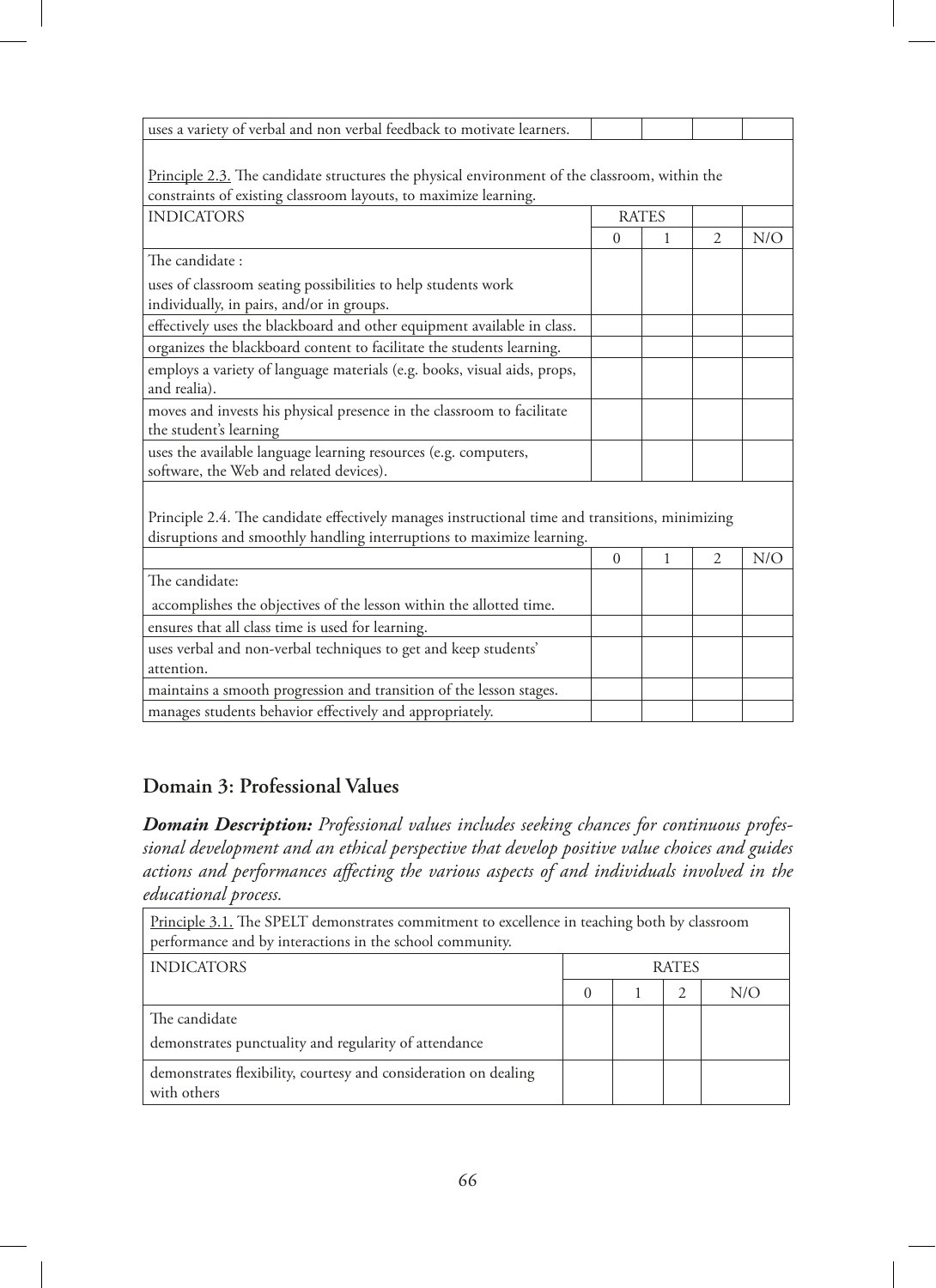| establishes a rapport with colleagues, senior teachers.                            |  |  |
|------------------------------------------------------------------------------------|--|--|
| establishes a rapport with school administration, supervisors and                  |  |  |
| parents.                                                                           |  |  |
| demonstrates willingness to positively participate in school<br>activities.        |  |  |
| demonstrates commitments to the routine school duties, policies<br>and guidelines. |  |  |

Principle 3.2. The candidate collaborates effectively with colleagues and seniors in planning, designing, and reflecting on instruction and professional development activities to improve teaching and learning in the school.

| <b>INDICATORS</b>                                                                                                       | <b>RATES</b> |  |   |     |
|-------------------------------------------------------------------------------------------------------------------------|--------------|--|---|-----|
|                                                                                                                         | $\Omega$     |  | 2 | N/O |
| The candidate:                                                                                                          |              |  |   |     |
| continuously seeks colleagues' and senior teachers' feedback on<br>his teaching.                                        |              |  |   |     |
| demonstrates willingness to share experience materials,<br>knowledge, skills with other colleagues and senior teachers. |              |  |   |     |
| seeks professional development resources (e.g. the web, libraries,<br>seniors).                                         |              |  |   |     |

Principle 3.3. The candidate demonstrates knowledge of theories, methods, and current best practices in foreign language teaching.

| <b>INDICATORS</b>                                                  | <b>RATES</b> |  |  |     |
|--------------------------------------------------------------------|--------------|--|--|-----|
|                                                                    |              |  |  | N/O |
| The candiidate:                                                    |              |  |  |     |
| selects useful techniques that are applicable to the LC classroom. |              |  |  |     |
| selects from among the best practices in foreign language          |              |  |  |     |
| teaching that are applicable to the LC classroom.                  |              |  |  |     |

Principle 3.4. The candidate follows the ethical standards of the community and sets a high example for students by demonstrating good citizenship, high moral principles, and good self-control.

| <b>INDICATORS</b>                                                                                    | RATES    |  |                |     |
|------------------------------------------------------------------------------------------------------|----------|--|----------------|-----|
|                                                                                                      | $\Omega$ |  | $\mathfrak{D}$ | N/C |
| The candidate:                                                                                       |          |  |                |     |
| is aware of the effects of the students' values and socioeconomic<br>class on learning and teaching. |          |  |                |     |
| models the moral principles, customs, and values of the society.                                     |          |  |                |     |
| encourages and helps students to actively participate in their<br>community.                         |          |  |                |     |
| integrates human values and concepts in language teaching.                                           |          |  |                |     |
| embodies human values concepts in his behaviors.                                                     |          |  |                |     |